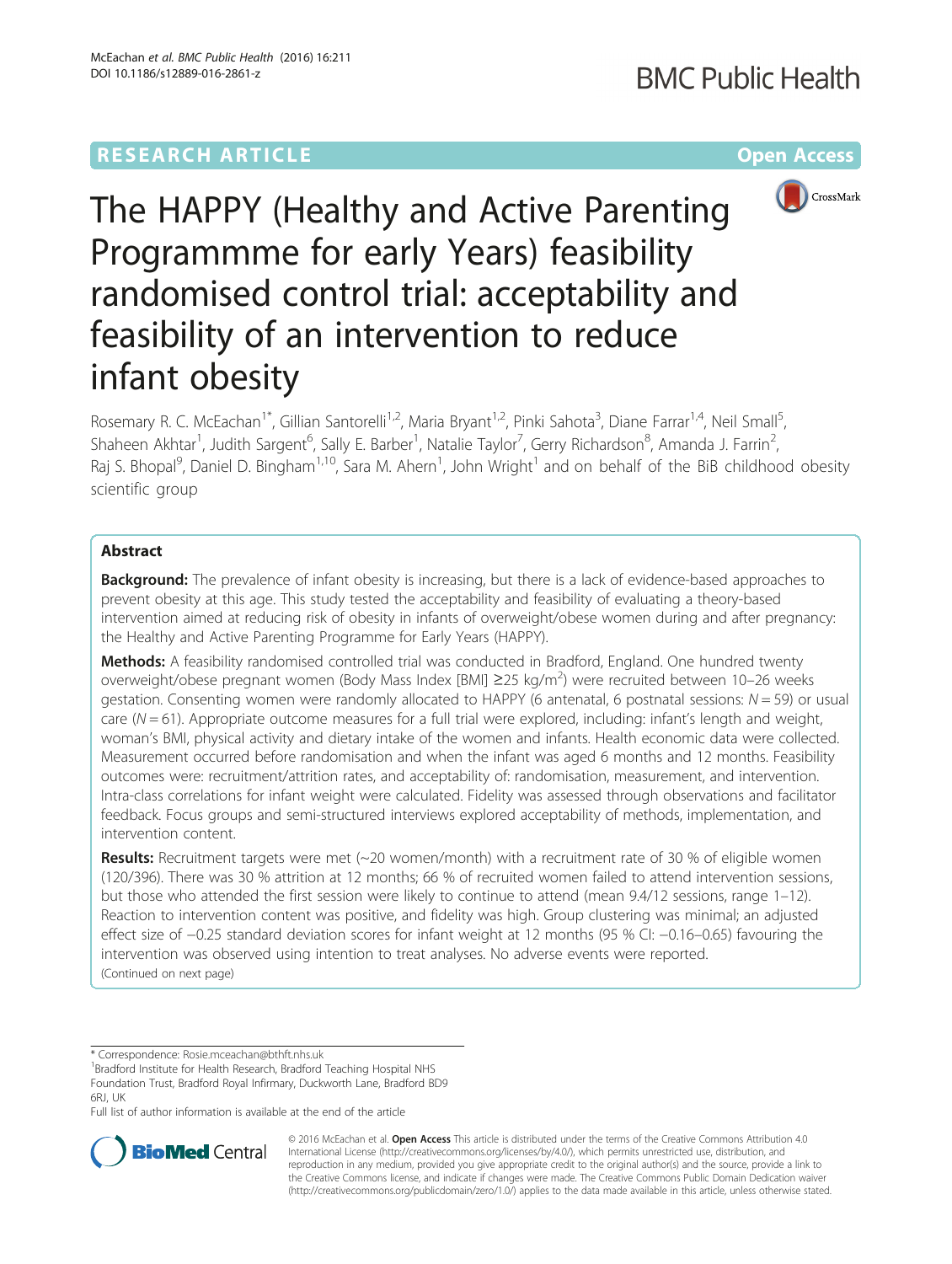## (Continued from previous page)

**Conclusions:** The HAPPY intervention appeared feasible and acceptable to participants who attended and those delivering it, however attendance was low; adaptations to increase initial attendance are recommended. Whilst the study was not powered to detect a definitive effect, our results suggest a potential to reduce risk of infant obesity. The evidence reported provides valuable lessons to inform progression to a definitive trial.

Trial Registration: Current Controlled Trials [ISRCTN56735429](http://www.isrctn.com/ISRCTN56735429)

Keywords: Infant obesity, Behaviour change, Feasibility randomised controlled trial, Nutrition, Pregnancy, Ethnicity

# Background

Childhood obesity is a major global public health threat, [[1, 2](#page-13-0)] with impacts on health and well-being lasting into adult life.[[3](#page-13-0)–[6\]](#page-13-0) There is increasing evidence that risk of later obesity is established in early infancy, [[7, 8](#page-13-0)] and thus this time period represents a potential period for intervention. Key modifiable factors in pregnancy and early infancy that are associated with childhood obesity include maternal overweight/obesity, [[9](#page-13-0), [10](#page-13-0)] maternal smoking, [[10](#page-13-0), [11](#page-13-0)] maternal diabetes, [\[8, 12\]](#page-13-0) infant feeding patterns , [\[13\]](#page-13-0) sleep duration, [[8\]](#page-13-0) sedentary behaviour and low physical activity, [[8, 9](#page-13-0), [14\]](#page-13-0) and parenting and feeding styles [\[10](#page-13-0)]. There is thus the potential that interventions which tackle not only lifestyle related risk factors for infant obesity, but that also equip parents with suitable parenting skills might have benefit in reducing obesity.

Culture and ethnicity have a key role to play in development of obesity amongst children. Our previous research has found that infants of Pakistani origin, although on average lighter at birth, have more rapid growth in early infancy, which can be a risk factor for poor health in later child and adulthood [[15](#page-13-0)]. Culture and ethnicity can also influence prevalence of obesity related risk behaviours. For example, we have also shown that White British mothers were more likely to have smoked during pregnancy, be obese, breastfeed their infants for a shorter duration, and display more indulgent feeding patterns than Pakistani mothers [[10](#page-13-0)]. On the other hand, Pakistani mothers were more likely to report lower parental warmth and greater infant sedentary time. Taylor et al. [\[16](#page-13-0)] reported that barriers faced by these different groups in regards to changing these risk behaviours also vary. Frameworks for guiding efforts to adapt interventions to meet needs of ethnic minority groups are available [[17, 18](#page-13-0)] and consideration of these issues are vital to ensure messages are presented in appropriate and relevant ways to target populations.

There is a dearth of evidence regarding effective interventions to reduce obesity targeted at infants. Notable exceptions include the Healthy Beginnings Randomised Controlled Trial [\[19](#page-13-0)] and the NOURISH trial [\[20](#page-13-0)]. The Healthy Beginnings trial found that infants of mothers randomly allocated to receive 8 dietary and lifestyle advices sessions delivered by community nurses until infants were 2 years of age had significantly lower BMI scores at 2 years than infants in the control group. In one of the only trials explicitly addressing parenting feeding practices, the NOURISH study found no significant differences in prevalence of overweight / obese infants at 2 years for mothers' randomly allocated to receive 12 group sessions aimed at promoting protective feeding practices, but did see some positive effects on self-reported protective feeding behaviours [[20\]](#page-13-0). Neither of these trials explicitly addressed issues of cultural adaptation for different groups in their development.

A major challenge for researchers in this area centres around the difficulties of recruitment and retention to obesity related trials. Reported recruitment rates from five recent antenatal trials targeting pregnant overweight women ranged from 20–40 % (MAMAS; [[21\]](#page-13-0) LIP; [[22](#page-13-0)] UPBEAT; [\[23](#page-13-0)] NELLI; [[24, 25\]](#page-13-0) LIMIT [[26](#page-13-0), [27\]](#page-13-0)). Recruitment rates for the NOURISH and Healthy Beginnings trials discussed above were 16 % and 24 % respectively. Attrition rates for these trials also varied with the Healthy Beginnings Trial reporting 20 % attrition at 12 months and 25 % at 24 months; and the Nourish Trial reporting 14 % at  $\sim$ 14 months and 24.5 % at  $\sim$ 24 months). MRC guidance for development and evaluation of complex interventions recommends researchers carry out feasibility and piloting of novel interventions in advance of definitive trials to explore issues around recruitment and retention, acceptability and to inform sample size calculations [\[28](#page-13-0)].

As part of a large programme of work exploring prospective risk factors for infant obesity, [[10, 29](#page-13-0)] we recently reported the development of the HAPPY (Healthy and Active Parenting Programme for early Years) intervention – an antenatal and postnatally delivered intervention aimed at reducing infant obesity addressing key modifiable risk factors and the role of parenting [\[16](#page-13-0)]. The intervention was developed in the City of Bradford, UK, the  $6<sup>th</sup>$  largest city in the UK with high levels of deprivation, and an ethnically diverse population. The intervention was developed to be culturally appropriate for key groups within the city (White British and South Asian Origin women), and to specifically target overweight or obese pregnant women [[16](#page-13-0)].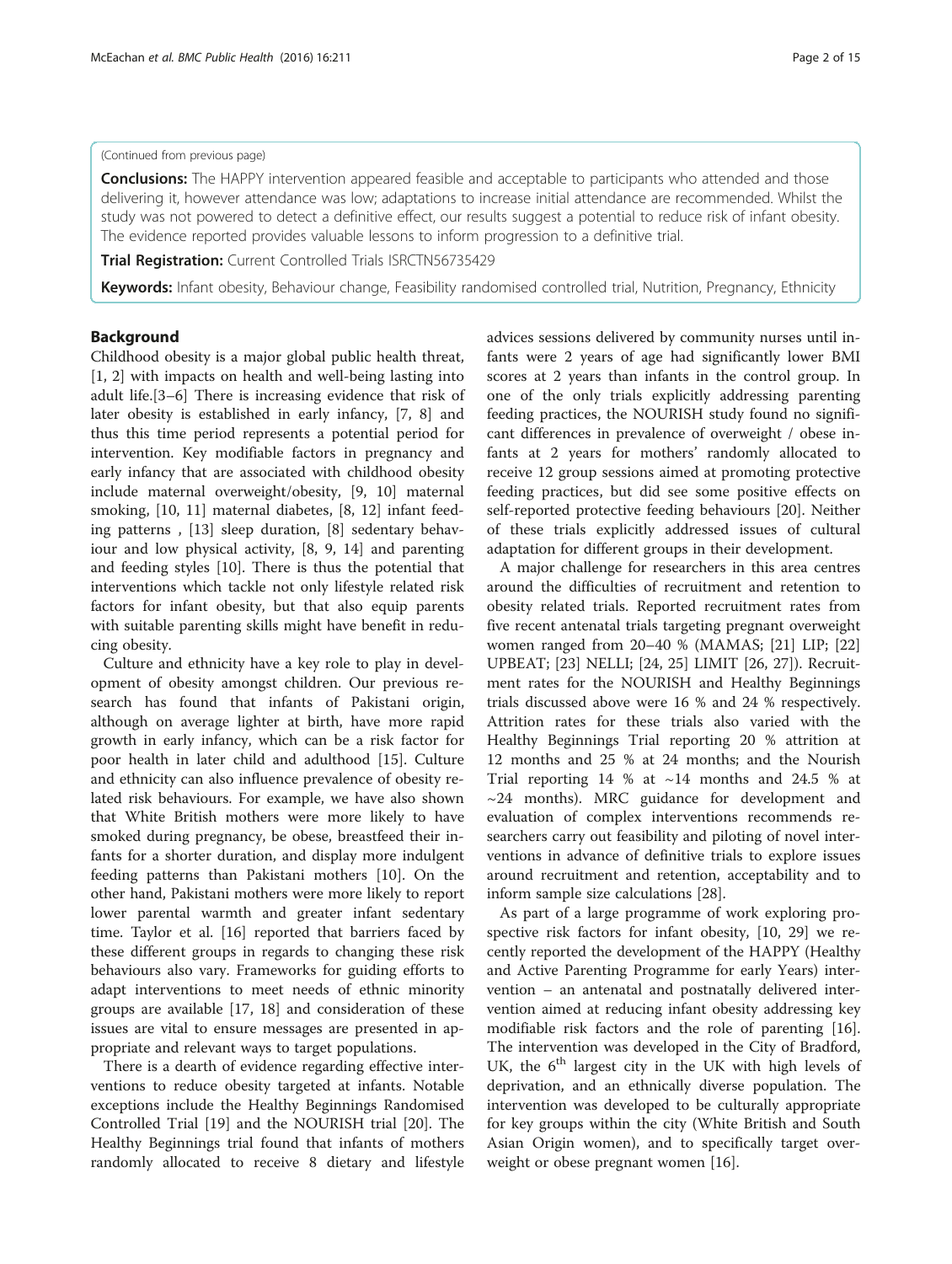This feasibility study aimed to explore the acceptability of the HAPPY intervention to parents and service providers, and the feasibility of a phase III trial evaluation of HAPPY. The specific objectives of the feasibility study were to:

- a. Establish the recruitment rate and attrition rates for control and intervention groups and acceptability of the outcome measurement schedules in both groups
- b. Establish the acceptability of the intervention to parents, facilitators and service delivery partners
- c. Evaluate the fidelity of programme implementation and delivery by facilitators
- d. Estimate effect size and intra-class correlation coefficients (ICC) for the primary outcome (infant obesity) to enable an accurate sample size calculation for a full trial

## Methods

## Study design

An individually randomised controlled feasibility trial with blinded assessment was used comparing the HAPPY programme with usual care. A process evaluation included (1) semi-structured interviews and focus groups with a total of 14 parents (across intervention and control groups), and 9 facilitators; (2) seven telephone interviews with women who were randomised to the intervention group but who did not attend any sessions; and (3) ten antenatal and five postnatal observations of intervention session delivery. The trial protocol was approved by Bradford Research Ethics committee on 8th February 2012 (Ref: 11/YH/0458). An independent trial steering committee including the head of midwifery, a statistician and parenting co-ordinator met quarterly to oversee progress.

## **Participants**

Inclusion criteria were: Overweight and obese pregnant women (Body Mass Index: BMI of  $\geq$ 25 kg/m<sup>2</sup>, at time of registering their pregnancy, typically between 8–12 weeks gestation); at least 18 years of age; able to attend intervention sessions (e.g. able to travel to venue), attending antenatal appointments at the Bradford Royal Infirmary Women's and Newborn Unit (BRIWNU), Bradford, England. Exclusion criteria included preexisting self-reported serious physical or mental health disorder, a known fetal abnormality or a multiple pregnancy. Due to resource constraints we were only able to include women who could understand intervention sessions delivered in English.

## Study settings and recruitment

Screening and recruitment took place at the BRIWNU by research midwives and research administrators. Around 49 % of women attending the unit are of South Asian origin [[30](#page-13-0)]. Over half of the women attending this unit are classed as overweight or obese (BMI ≥25) at the time of registering their pregnancy [\[31\]](#page-13-0). Screening for eligibility was conducted at either the 10–12 week dating scan or the 20 week normality scan by research midwives or research administrators. Eligible women were subsequently contacted by a researcher to discuss participation.

For eligible consenting women, data were collected by researchers within family homes at baseline (prior to randomisation,  $\sim$ 22–26 weeks gestation) and when the infant was aged 12 months. An interim data collection assessment was collected via telephone when the infant was aged 6 months.

## Randomisation

Eligible participants were randomised to intervention or control on a 1:1 ratio by Leeds Clinical Trials Research Unit using a minimisation algorithm incorporating a random element, stratified by maternal body mass index (BMI: 25-29.9 kg/m<sup>2</sup> /  $\geq$ 30 kg/m<sup>2</sup>), ethnicity (South Asian/Other) and parity (first child/at least one other child). A secure centralised telephone based service was used to randomise participants, using a concealed computerised random allocation sequence generated by independent trial statisticians. Randomisation occurred immediately following the baseline assessment.

## The intervention

HAPPY was developed in partnership with the Family Links Nurturing Antenatal Programme (FLNP) ([https://](https://familylinks.org.uk/what-we-do) [familylinks.org.uk/what-we-do\)](https://familylinks.org.uk/what-we-do). It consists of a range of verbal and written advice and activities delivered by parenting facilitators in a group setting to target specific behaviours in the mother that if adopted might prevent obesity in their child, and also to promote positive parenting skills in recognition of the relationship between aspects of parenting and obesity in their children (e.g. [[32, 33](#page-13-0)]), this includes promotion of a healthy lifestyle (e.g. physical activity, healthy diet), for both mother and infant. A detailed manual is available for facilitators which sets out content, timetable and instructions for all components of the intervention [[16\]](#page-13-0).

HAPPY is delivered in 12 group sessions (6 antenatal, 6 postnatal), with overall aims to:

- 1. Encourage the mother to make healthy food choices antenatally and maintain a healthy diet postnatally
- 2. Encourage the mother to increase physical activity during pregnancy and meet the recommended guidelines (150 min moderate intensity physical activity per week, [\[34](#page-13-0)]) within 12 months of giving birth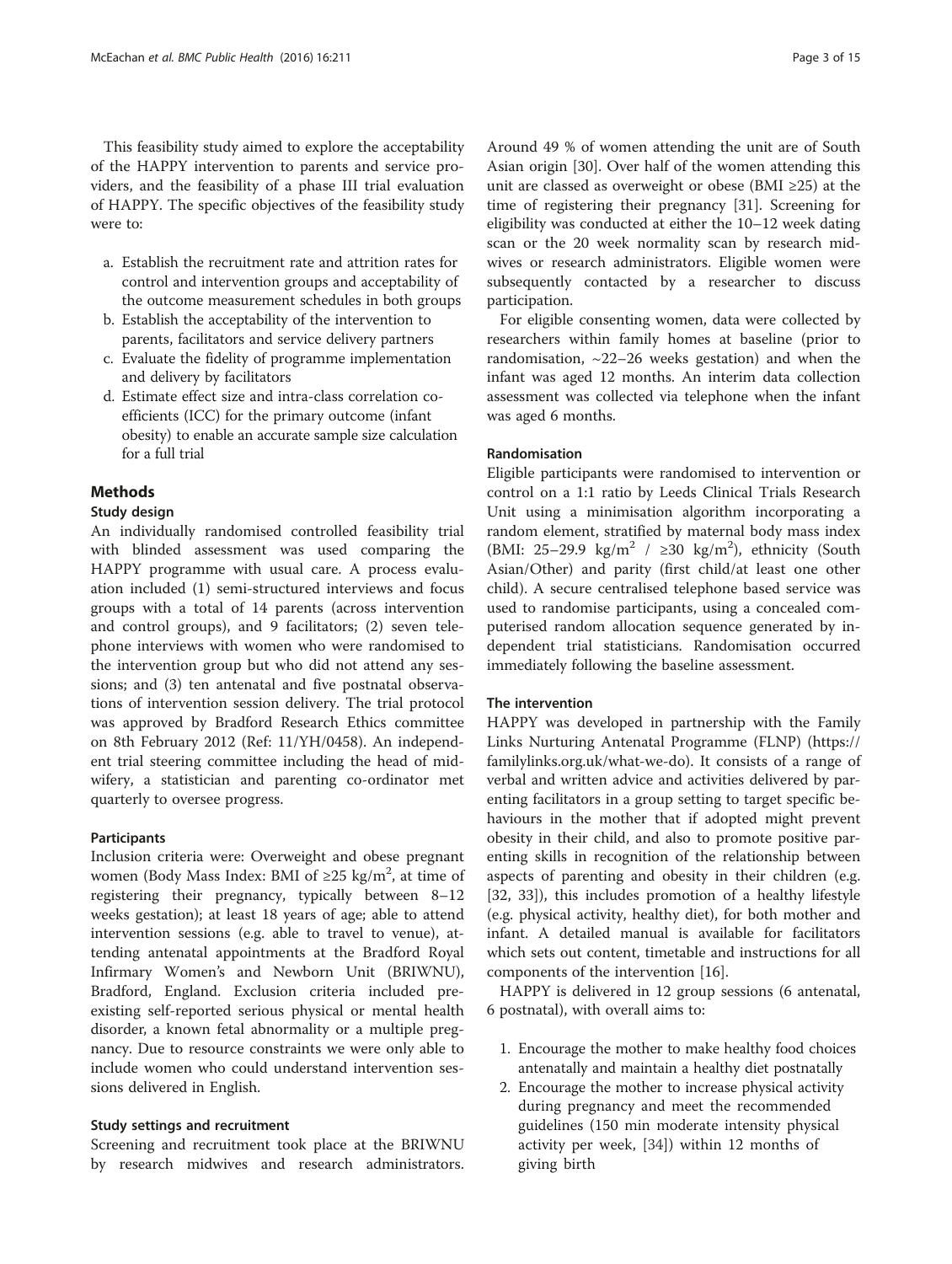- 3. Encourage breast (or bottle) feeding until at least 6 months of age
- 4. Encourage the infant to develop healthy food preferences and dietary intake
- 5. Facilitate infant physical activity and limit sedentary time

A full description of the intervention, including the rationale underlying each of the aims can be found in [\[16](#page-13-0)], and a summary of the key elements and logic model can be found in Additional file [1](#page-12-0). The intervention is underpinned by behavioural theory and targets key determinants of health behaviours identified by Michie et al., [[35\]](#page-13-0) (for example, knowledge, motivation, social norms, skills and competencies) and uses standardised behaviour change techniques (for example, setting 'graded tasks', modelling of appropriate behaviour) [[36](#page-13-0)]. The parenting aspects of the intervention, developed by FLNP, aimed to increase self-awareness and self-esteem, manage expectations, and promote empathy and positive discipline [\[37](#page-14-0)–[39\]](#page-14-0). The intervention was developed with reference to a cross-cultural typology of adaptation approaches to ensure it was sensitive to ethnic minority groups [17 18]. Cultural appropriateness for both White British and South Asian groups was ensured through 1) the use of community resources to develop and publicise the intervention, 2) identifying and addressing barriers to access and participation, 3) developing communication strategies which were sensitive to language and information requirements, 4) consideration of cultural/ religious values that promote or hinder behavioural change, 5) recognising degrees of ethnic identification [[40\]](#page-14-0). Additionally local practitioners (e.g., dieticians, infant feeding advisors, parenting practitioners, community health workers) with a wealth of experience in delivering community based interventions to a range of ethnic groups informed the intervention development. The intervention was then mapped across a theoretically underpinned typology for cultural adaptation of interventions designed to maximise the cross-cultural appropriateness and effectiveness of health promotion interventions within South Asian-origin populations [[17](#page-13-0)].

Antenatal sessions were planned weekly starting when the woman was around 26–28 weeks pregnant, and contained women with similar estimated dates of delivery (+/− 4 weeks of one another). Each session lasted approximately two and a half hours. Postnatal sessions (which both mother and infant attended) started when the infant was aged four to 6 weeks and continued at key developmental milestones up to 9 months. Sessions were delivered in community locations (e.g. Children's Centres) by existing FLNP facilitators, for whom additional training was provided. For the purposes of the research, participants were reimbursed

expenses associated with attending the intervention sessions (£15 per session).

## Comparator

Participants in the Control group received usual care. In Bradford this included access to and support from health professionals and support agencies including midwives, obstetricians health visitors, general practitioners and self-accessed services delivered in a range of locations (e.g. children's centres, health clinics, voluntary sector provision). Women in the active intervention arm had access to these services in addition to the HAPPY intervention.

# Measures

At baseline, data were collected on socio-demographic variables: ethnicity, marital status, cohabitation details, country of birth, age moved to UK (if not born in UK), education level and smoking status. Women's height and weight at the time of 'booking' (the first contact with midwifery services, around 8–12 weeks gestation) were collected from maternity notes in order to calculate BMI at baseline. Infants' birth weights were obtained from birth records. Infant weight and length was measured during a home visit at 12 months follow-up by trained research administrators. Additional measures included maternal diet [\[41](#page-14-0)] and BMI, home food environment, [[42\]](#page-14-0) physical activity, [\[43](#page-14-0)] parenting practices, [\[44](#page-14-0)] and infant diet [\[45](#page-14-0)], physical activity and development [\[46](#page-14-0)]. Validated or objective measures were used where they were appropriate and available. Where no validated tools were available, study specific measures were used. A summary of all measures is presented in Table [1](#page-4-0), with further information in Additional file [2.](#page-12-0)

At baseline, a commonly used seven day 'physical activity recall' measure was used to assess women's physical activity; [[43](#page-14-0)] however, many participants and assessors expressed that it was burdensome to complete. The questionnaire was therefore replaced with an objective measure of physical activity using activity monitors during the 12 month follow-up assessment for both women and infants. This is consistent with recent guidance on use of objective measures of physical activity as outcomes for children's obesity intervention [\[47](#page-14-0), [48](#page-14-0)].

At 12 months, mother and infant pairs were asked to wear a tri-axial accelerometer (Actigraph GT3X+; Actigraph Pensacola) around the waist (anterior to the iliac crest) during waking hours for 7 days. Data were downloaded and reduced using Actilife software version 6. Mothers' raw Actigraph GT3X+ files were converted into 60-s epochs. Time spent sedentary (0–99 counts), in light physical activity (LPA) (100–759 counts) and in moderate-to-vigorous physical activity (≥1952) were calculated using the standard cut points [\[49](#page-14-0)]. Non-wear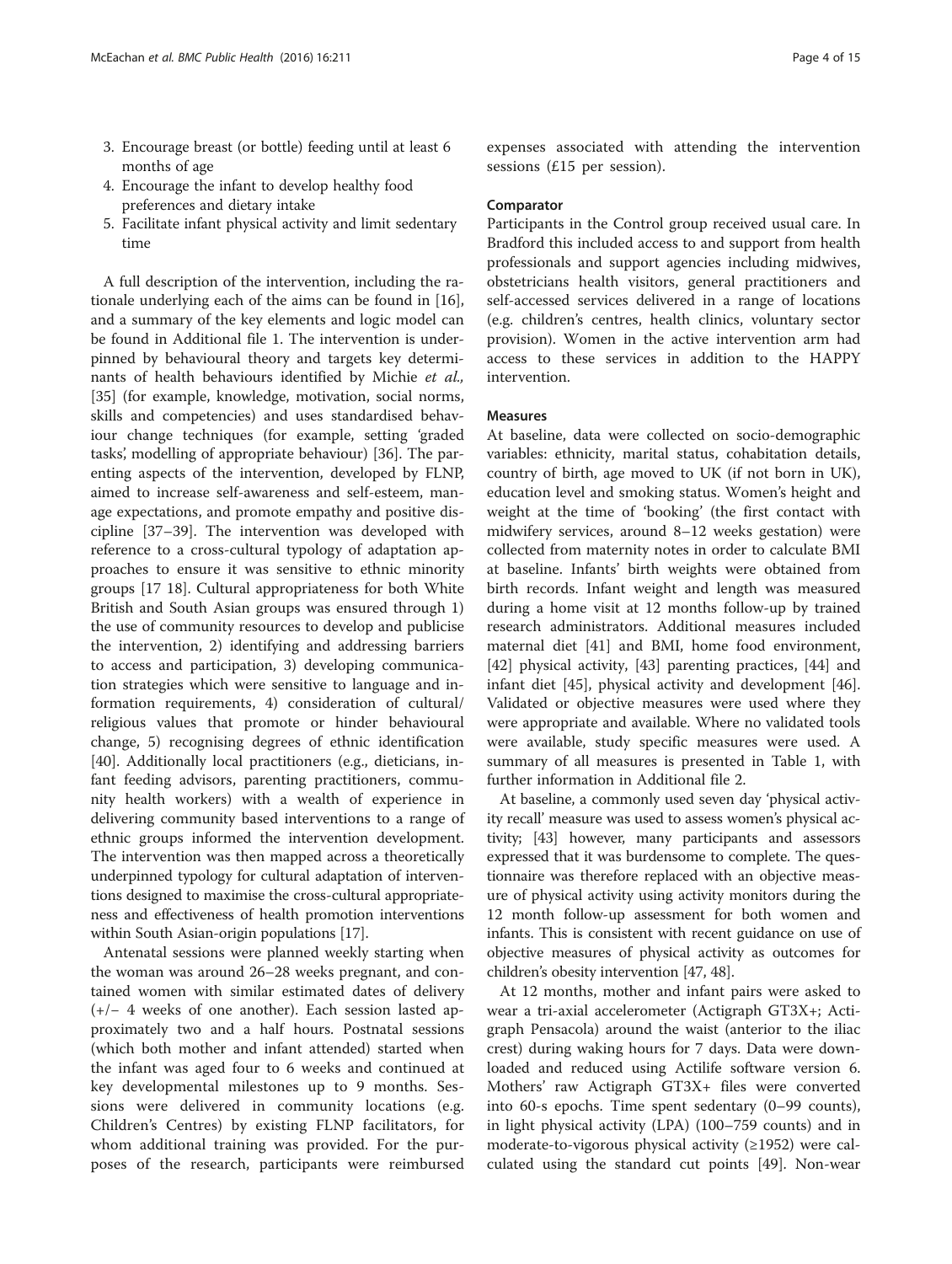| Outcome measure                             | Detail of measure                                                                                                          | Baseline<br>(home visit)                 | 6 months<br>(telephone<br>interview)                  | 12 months<br>(home visit)  |
|---------------------------------------------|----------------------------------------------------------------------------------------------------------------------------|------------------------------------------|-------------------------------------------------------|----------------------------|
| Objective measures                          |                                                                                                                            |                                          |                                                       |                            |
| Mother's BMI                                | Measure of height (baseline only, collected from maternity<br>notes) and weight (using calibrated SECA [model 877] scales) | ✓                                        |                                                       |                            |
| Child's weight and length                   | Weight (measured using calibrated SECA [model 877] scales at<br>12 months)                                                 | ✓                                        | ✓                                                     | ℐ                          |
|                                             | Length measured using rollameter                                                                                           | Birth weight<br>from hospital<br>records | Self-reported<br>from health<br>visitor<br>assessment | Assessed by<br>interviewer |
| Maternal diet                               |                                                                                                                            |                                          |                                                       |                            |
| Maternal diet                               | Fruit and vegetable consumption: FACET [41]                                                                                | ✓                                        |                                                       | ✓                          |
| Environment                                 | Home food availability inventory [42]                                                                                      |                                          |                                                       |                            |
| Infant diet                                 |                                                                                                                            |                                          |                                                       |                            |
| Breastfeeding/weaning                       | Duration of breastfeeding and age at weaning <sup>a</sup>                                                                  |                                          | ✓                                                     |                            |
| Infant diet                                 | Food Frequency Questionnaire - Infant [45]                                                                                 |                                          |                                                       | ✓                          |
| Maternal physical activity                  |                                                                                                                            |                                          |                                                       |                            |
| Maternal physical activity                  | 7 day physical activity recall (self-report) [43]                                                                          | ✓                                        |                                                       |                            |
|                                             | Accelerometer worn on waist (anterior to the iliac crest) for 7 days                                                       |                                          |                                                       | ℐ                          |
|                                             | (GT3X Actigraph accelerometer)                                                                                             |                                          |                                                       |                            |
| Maternal sedentary behaviours               | Sitting Time Questionnaire [70]                                                                                            | ✓                                        | ✓                                                     |                            |
| Infant physical activity                    |                                                                                                                            |                                          |                                                       |                            |
| Infant physical activity                    | Tummy time questions [71]                                                                                                  |                                          | ✓                                                     |                            |
|                                             | Sitting questions <sup>a</sup>                                                                                             |                                          |                                                       | ✓                          |
|                                             | Accelerometer worn on waist (anterior to the iliac crest) for 7 days                                                       |                                          |                                                       | ℐ                          |
|                                             | (GT3X Actigraph accelerometer)                                                                                             |                                          |                                                       |                            |
| Maternal parenting practices/feeding styles |                                                                                                                            |                                          |                                                       |                            |
| Parenting practices                         | Parenting practice questionnaire [44]                                                                                      |                                          |                                                       | ✓                          |
| Infant feeding styles                       | Infant feeding questionnaire [72]                                                                                          |                                          |                                                       |                            |
| Infant development                          |                                                                                                                            |                                          |                                                       |                            |
| Infant development                          | Ages and Stages (gross motor skills) [46]                                                                                  |                                          | (by post)                                             | ✓                          |

<span id="page-4-0"></span>Table 1 Details of outcome measures used within feasibility study

<sup>a</sup>Denotes items developed specifically for current study (see Additional file [2](#page-12-0) for details)

time was defined as ≥60 min of consecutive zeros. Minimum wear time was calculated using the Spearman-Brown prophecy formula [\[50](#page-14-0)], which resulted in a value of seven hours on any three days (please see Additional file [3](#page-12-0) for further details of this analysis). Infants' raw Actigraph GT3X+ files were converted into of 5-s epochs and non-wear time was defined as ≥10 min of consecutive zeros. Accelerometers have not previously been calibrated or validated in children under the age of 1.5 years; therefore there are no calibrated cut-points to determine counts required to reach different physical activity intensities. Because of this, the vector magnitude counts per minute (CPM) was used as a measure of total physical activity for infants. The vector magnitude takes

into account all three axis of the accelerometer and increases the likelihood of capturing infant movements such as crawling. Minimum wear time for infants, calculated using the Spearman Brown prophecy formula [[50](#page-14-0)] was five hours on any two days (please see Additional file [3](#page-12-0) for full details of this analysis).

## Fidelity measures and acceptability measures

Facilitators completed a brief structured feedback questionnaire after each session asking a) 'how did you find the delivery of the content of this session' (rated on a 5 point Likert-type scale where possible answers were 1: complicated/challenging to 5: straightforward/easy, and b) 'how well did the group engage with the materials/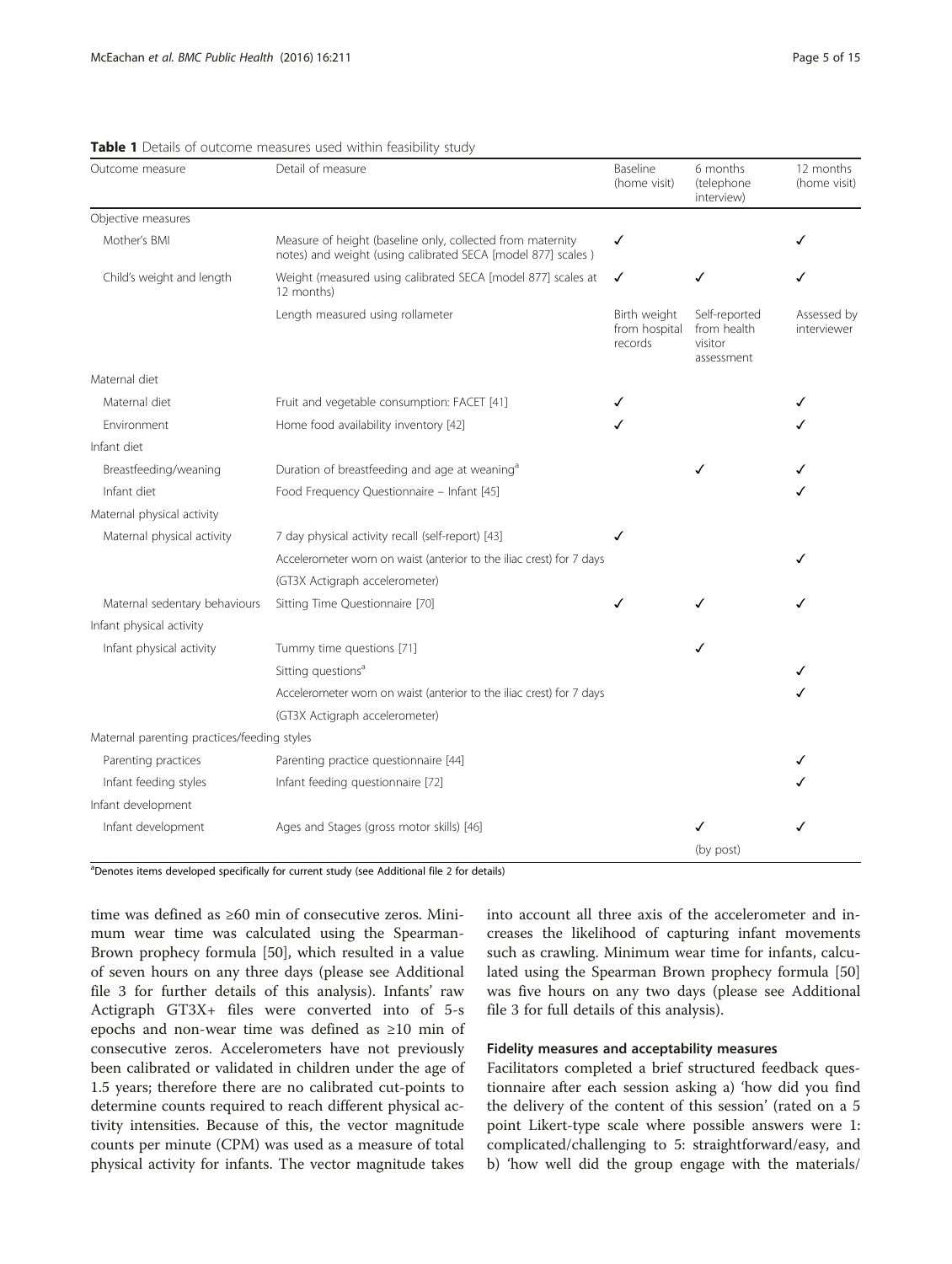concepts' (1: not at all to 5: very receptive). Facilitators also noted any changes to content delivery, comments on timings, materials (for example content and handouts), and general thoughts or feelings about the session.

In addition, 15 direct observations were conducted by the parenting programme coordinator. Facilitators were rated on whether they delivered components of the sessions according to the manual as follows: 1: no elements of the programme delivered; 2: some elements of the programme, others missed or inserted; 3: majority elements of the programme delivered; 4: all elements of the programme delivered as per handbook.

After each session, parents completed a brief questionnaire. They were asked to rate 'how was today's session for you' on a 5 point scale (1: awful to 5: great). Open ended questions asked them to indicate what was a) most useful; b) their favourite thing; c) least useful; d) their least favourite thing about the session. Space was provided for other comments or suggestions. Acceptability was further explored within semi-structured interviews and focus groups.

## Sample size

As this was a feasibility study, a formal sample size calculation to evaluate effectiveness was not appropriate. The aim was to recruit 120 participants and randomise 60 to the intervention, and 60 to the usual care. This would provide the intervention arm with six groups of 10 women, with similar estimated delivery dates, geographically spread to the north and the south of the city.

## Blinding

We attempted to conduct outcome assessments using researchers who were blind to the group participants had been randomised to. However, blinding of those collecting data was only partially successful as participants often spontaneously referred to their experience of attending intervention sessions during follow-up assessments. We therefore refer to this as partial blinding of outcome assessment. All analyses were conducted by a statistician blinded to group allocation. It was not possible to blind participants, or those delivering the intervention.

## Analytical methods

Descriptive statistics were used to explore recruitment, retention and attrition rates for the feasibility trial. Multivariable logistic regression was used to explore factors related to consenting to participate in the study, and multivariable linear regression examined factors associated with attendance at intervention sessions. Explanatory variables for both regressions included ethnicity (Pakistani, White British, Other); parity (continuous variable, range 0–10); booking BMI; gestational age at screening (calculated as 40 weeks – (estimated delivery date – screening date)), and maternal age at screening. Key baseline and follow-up data were summarised using mean (standard deviation (SD), or 95 % confidence intervention (95 % CI)) or median (inter-quartile range (IQR)) for continuous variables and frequencies and proportions for categorical variables. Field notes collected during interviews and focus groups, and free text responses from facilitator and participant feedback forms were analysed using a thematic analysis approach (as outlined in [[51](#page-14-0)]) by RM, SA and NS.

# Intended definitive trial outcomes

In order to determine an appropriate primary outcome for the definitive trial (for example, weight, rapid growth, or prevalence of overweight) weight data were converted to age and sex-adjusted standard deviation scores (SDS) using the World Health Organization (WHO) 2006 growth standard [\[52\]](#page-14-0). Infant weight was examined at age 12 months as a continuous variable. We also created two 'conditional' weight gain variables using the SDS: (1) the proportion of infants who crossed one centile band for weight between birth and 12 months (weight change SDS  $>0.67$ ); and (2) the proportion of infants who crossed two centile bands for weight between birth and 12 months (weight change SDS >1.33). Finally, the proportion of overweight infants with weight  $> 85<sup>th</sup>$  centile at 12 months was calculated.

To estimate potential effect size, a number of linear and logistic regression models were conducted for each outcome using intention to treat analyses. Model (A) was an unadjusted regression model to examine the relationship between randomised group and weight. Model (B) adjusted for the stratification factors (maternal BMI, parity and ethnicity). As it was not planned to stratify by ethnicity in the definitive trial, model (C) adjusted only for maternal BMI and parity. Multilevel modelling (model D) was used to calculate the intra-cluster correlation coefficient (ICC) to account for clustering in the intervention and control groups. As this was a feasibility study and therefore not designed to measure effectiveness it was inappropriate to impute missing outcome data, thus these analyses excluded participants with missing child weight at 12 months.

# Results

# Participant flow and recruitment

Figure [1](#page-6-0) shows the flow of participants through the trial. One hundred and twenty women were recruited to the study between  $5<sup>th</sup>$  March 2012 and  $8<sup>th</sup>$  November 2012. After baseline assessment, 59 participants were randomly allocated to the intervention group and 61 were allocated to the control group. Follow up occurred when infants were aged 6 months (median 6.14, IQR: 5.84–8.11) between March 2013 and September 2013, and 12 months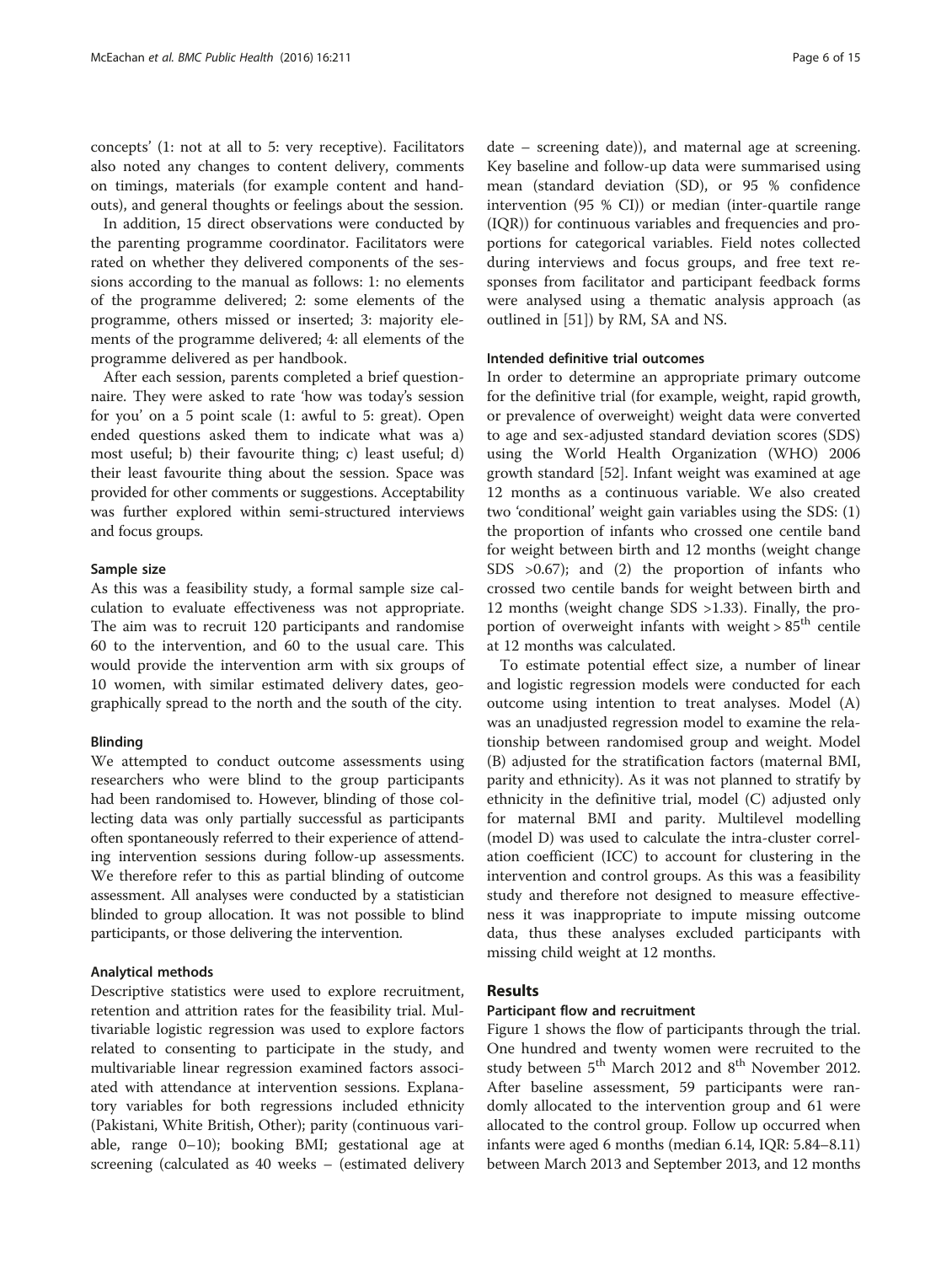<span id="page-6-0"></span>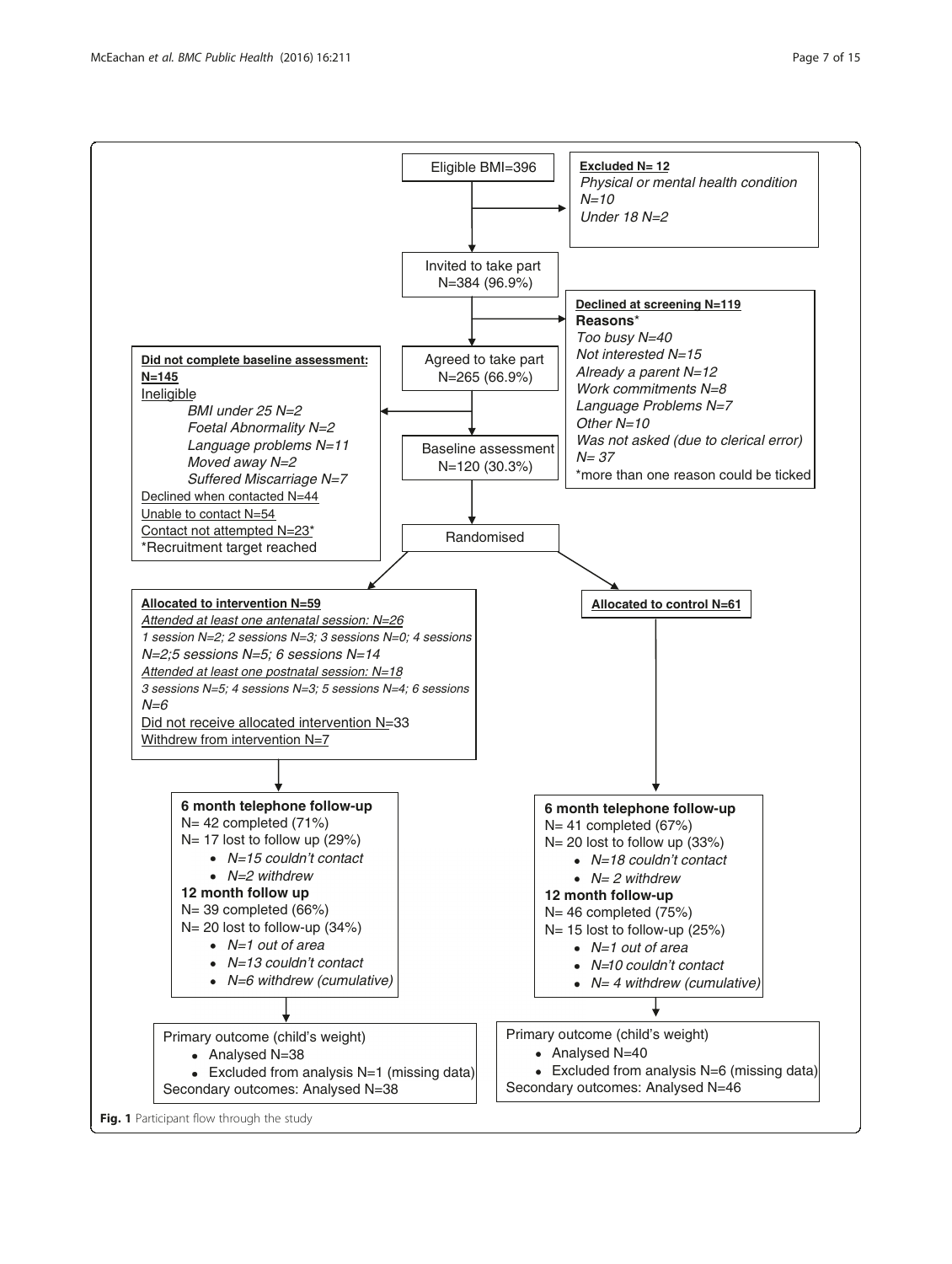(median 12.22, QR: 11.99–12.64) between July 2013 and March 2014.

Based on their medical records, 396 women were identified as having an eligible BMI ( $\geq$ 25) at the time of booking; of these, the overall recruitment rate (i.e. consenting to participate) was 30 %. At screening 384 met the inclusion criteria and 69 % agreed to be contacted to ascertain if they wished to take part  $(N = 265)$ . Reasons for refusal are detailed in Fig. [1.](#page-6-0) Main reasons included being too busy or not being interested.

Table [2](#page-8-0) shows baseline characteristics of the 120 participants, overall and by randomised group. Women's mean BMI at booking was 29.7 (SD 4.8, range 25.0 to 47.5). Thirty per cent  $(N = 40)$  of women agreeing to take part were primiparous and 82 % ( $N = 99$ ) were married or cohabiting with a partner. Forty-six per cent ( $N =$ 55) of women were of Pakistani origin with 29 % ( $N = 35$ ) of White British origin. Sixty five per cent  $(N = 78)$  of the sample were born in the UK.

Those who initially expressed an interest in taking part, but did not agree to participate or complete a questionnaire, had a similar BMI to those recruited (mean 30.0, SD 4.8). Logistic regression analysis of those who agreed to be contacted regarding participation (excluding those deemed ineligible after initial screening, and those who were not contacted as the recruitment period ended, see Fig. [1](#page-6-0),  $N = 189$  with complete data) confirmed that White British women were less likely to enrol in the study compared to Pakistani women (Odds Ratio 0.43, 95 % CI: 0.22, 0.85,  $p = 0.015$ , full details in Additional file [4](#page-12-0)). Enrolment status was not associated with maternal age, gestational age at screening, parity or BMI at booking.

Six women within the intervention group and four women within the control group withdrew from the trial. Reasons included being too busy, no longer interested, competing family commitments, or ill-health. Attrition rate at 6 months was 30.8 % (83 women completing the assessment), and was similar between treatment arms. At 12 months, 85 women completed the assessment (total attrition 30.2 %); with 34 % loss to follow-up in the intervention arm  $(N = 20)$  and 25 % loss in the control arm  $(N = 15)$ .

# Acceptability of randomisation strategy

There were mixed reactions to the randomisation strategy. Many women said they were unsure about why they had been approached to take part in the study and some said they did not realise the intervention was aimed at overweight/obese women. Few of the women interviewed understood the randomisation process. Intervention women were happy to have been selected and discussed 'feeling privileged' and talking about their excitement about being able to join the 'club' (in reference to HAPPY antenatal sessions). Some control group

women interviewed expressed disappointment at being allocated to the control group.

## Acceptability of measurement tools

Data from measurement tools at baseline can be found in Table [2](#page-8-0). Data from the 6 and 12 month follow-up assessments are available in Additional file [4.](#page-12-0) The baseline assessment took around 75 min and participants reported that the food and physical activity sections were particularly burdensome (16 % of participants did not complete the physical activity survey at baseline). Telephone interviews at 6 months took 10–15 min to complete. Women were asked to report the last weight/ height recorded by a health professional in their infant's health record: 18.1 %  $(N = 15)$  reported length being available (median month of measurement 2.2, IQR: 0.9– 3.9), and 68.7 % reported weight as being available (median month at measurement 2.0 (IQR: 1.0–2.9). Response rates for return of the ages and stages questionnaire which was sent via post was 38.5 %.

At 12 months, research administrators failed to collect weight for three women, and weight and length for seven infants. Reasons included infant or woman being ill or infant being asleep at time of visit. The follow-up assessment took approximately 75 min. Accelerometer belts were given to 78 women and infant pairs (92.2 % of those attending 12 month follow-up) who were instructed to wear the accelerometers daily over the coming week. All accelerometers were returned after 1 week. Of these, 27 women (35.5 %) wore the accelerometer for an acceptable wear time of 7 h per day for 3 days (see Additional file [3\)](#page-12-0). Seventy-three women (85.8 % of those attending 12 month follow up) accepted an accelerometer for their infant. Of these, 33 infants (45.0 %) wore the belt for an acceptable wear time (5 h on 2 days, see Additional file [3\)](#page-12-0).

All participants except one (at the 6 month follow-up) completed the modified cost questionnaire assessing primary and secondary care use at both 6 and 12 months, and the EQ-5D measure of quality of life at 12 months.

# Effect sizes and determination of primary outcome measures

At 12 months, infants in the intervention arm were 0.33 SDS above the average weight according to WHO guidelines (95 % CI: 0.02, 0.64), whilst infants in the control arm were heavier at 0.53 SDS above the average (95 % CI: 0.24, 0.81). Twenty three per cent of infants within the intervention group were classed as overweight and crossing one centile band compared with 45 % within the control. Eleven per cent of infants in the intervention group and 20 % of infants in the control group crossed two centile bands between birth and 12 months. Eighteen per cent of the intervention weighed greater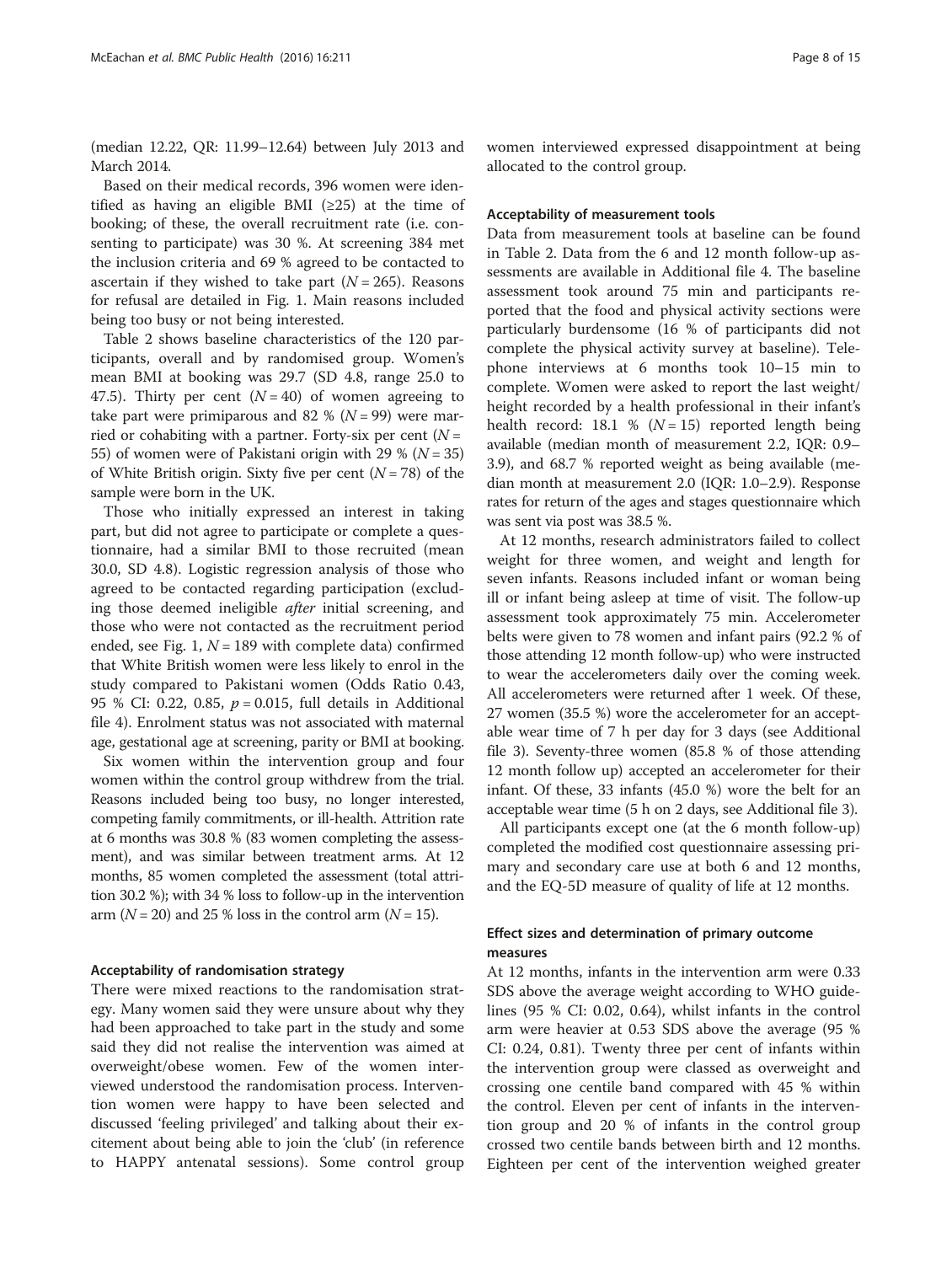# <span id="page-8-0"></span>Table 2 Baseline characteristics of sample. Values are frequency (%) unless otherwise stated

| Variable                                                  | All                | Intervention       | Control            |
|-----------------------------------------------------------|--------------------|--------------------|--------------------|
|                                                           | $N = 120$          | $N = 59$           | $N = 61$           |
| Socio-demographic                                         |                    |                    |                    |
| Woman's BMI: Mean (SD)                                    | 29.7 (4.8)         | 29.5 (4.7)         | 30.0 (4.9)         |
| Missing                                                   | 3(2.5)             | 1(1.6)             | 2(3.3)             |
| First child                                               | 36 (30.0)          | 20 (33.9)          | 16 (26.2)          |
| Marital status                                            |                    |                    |                    |
| Married/cohabiting                                        | 99 (82.5)          | 46 (78.0)          | 53 (86.9)          |
| Single/lives alone                                        | 21(17.5)           | 13 (22.0)          | 8(13.1)            |
| Ethnicity                                                 |                    |                    |                    |
| Pakistani                                                 | 55 (45.8)          | 29 (49.2)          | 26 (42.6)          |
| White British                                             | 35 (29.2)          | 19 (32.2)          | 16 (26.2)          |
| Other                                                     | 28 (23.3)          | 11(18.6)           | 17 (28.9)          |
| Missing                                                   | 2(1.67)            | $\mathbb O$        | 2(3.3)             |
| Country Woman born in                                     |                    |                    |                    |
| UK                                                        | 78 (65.0)          | 41 (69.5)          | 37 (60.7)          |
| Pakistan                                                  | 21 (17.5)          | 10 (17.0)          | 11 (18.0)          |
| Other South Asian country                                 | 8(6.7)             | 4(6.8)             | 4(6.6)             |
| Other country                                             | 13 (10.8)          | 4(6.8)             | 9(14.8)            |
| Age moved to UK (if not born in UK)                       | 18.1(8.9)          | 14.3 (10.0)        | 21.0 (6.9)         |
| Woman's education                                         |                    |                    |                    |
| $< 5$ GCSEs                                               | 18 (15.0)          | 7(11.9)            | 11(18.0)           |
| 5+ GCSEs                                                  | 37 (30.8)          | 21 (35.6)          | 16 (26.2)          |
| A level                                                   | 21 (17.5)          | 12 (20.3)          | 9(14.8)            |
| Degree level                                              | 37 (30.8)          | 17 (28.8)          | 20 (32.8)          |
| Other                                                     | 7(5.8)             | 2(3.4)             | 5(8.2)             |
| Smoked during pregnancy                                   | 20 (16.7)          | 10(17.0)           | 10(16.4)           |
| Maternal physical activity (sitting time)                 |                    |                    |                    |
| Hours spent sitting each week day: Median (IQR)           | $4.7$ $(3.0, 7.5)$ | $4.0$ $(3.0, 7.3)$ | 5.2 (2.9, 8.0)     |
| Hours spent sitting each weekend day: Median (IQR)        | $5.0$ $(3.0, 7.0)$ | $4.8$ $(2.7, 7.0)$ | $5.5$ $(3.3, 7.5)$ |
| Maternal physical activity recall (PAR)                   |                    |                    |                    |
| Energy expenditure per day (calories): Mean (SD)          | 2623 (461)         | 2579 (463)         | 2672 (459)         |
| Missing                                                   | 20                 | 6                  | 14                 |
| Maternal diet                                             |                    |                    |                    |
| Daily fruit and vegetable intake (portions): Median (IQR) | $6.0$ $(4.0, 9.0)$ | $6.0$ $(4.0, 9.0)$ | $6.0$ $(4.0, 8.0)$ |
| Missing                                                   | $\mathbf 0$        | 1(1.6)             | 1(0.8)             |
| Foods present in the home (% present)                     |                    |                    |                    |
| Fruit                                                     | 118 (98.3)         | 58 (98.3)          | 60 (98.4)          |
| Vegetables                                                | 119 (99.2)         | 59 (100.0)         | 60 (98.4)          |
| Snacks                                                    | 115 (95.8)         | 54 (91.5)          | 61 (100.0)         |
| Fizzy drinks (exc. diet drinks)                           | 101 (84.2)         | 48 (81.4)          | 53 (86.9)          |
| Quantity of foods present in the home (portions present)  |                    |                    |                    |
| Fruit: Mean (SD)                                          | 6.8(3.1)           | 6.4(2.6)           | 7.2(3.5)           |
| Vegetables: Mean (SD)                                     | 6.4(2.8)           | 6.3(2.9)           | 6.6(2.7)           |
| Snacks: Mean (SD)                                         | 3.9(1.8)           | 3.8(1.9)           | 4.0(1.9)           |
| Fizzy drinks (exc. diet drinks): Mean (SD)                | 1.5(0.2)           | 1.4(1.0)           | 1.4(1.0)           |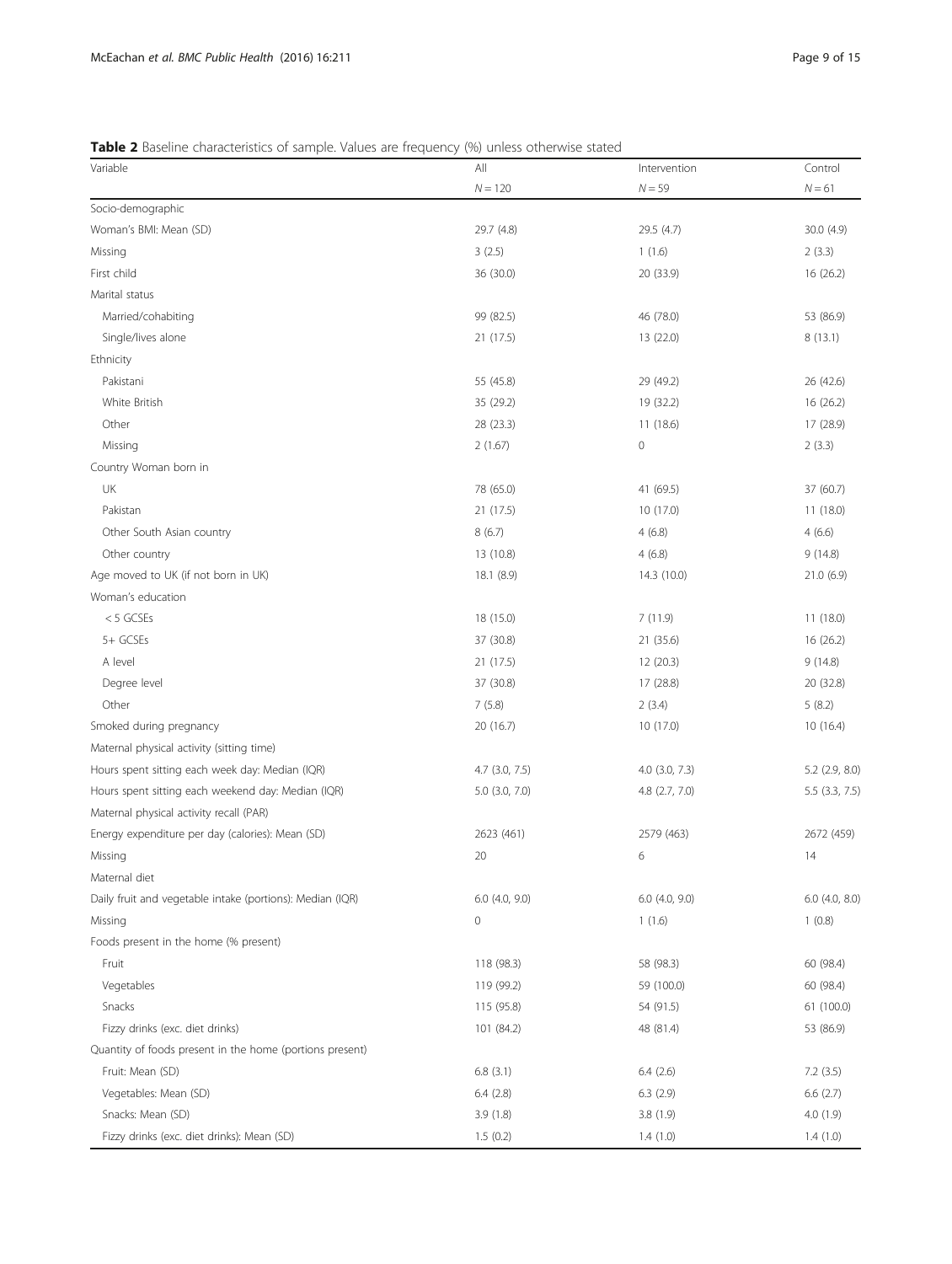than the 85<sup>th</sup> centile compared with 25 % of the control group.

Table 3 presents the coefficients or odds ratios (OR) for the difference between the intervention and control arms. The unadjusted effect size (model A) for weight SDS between the two groups was −0.20 (95 % CI −0.62, 0.21), favouring the intervention. Adjustment for stratification factors (models b and c) increased the effect size to −0.25 (95 % CI: −0.65, 0.16 for model b, and −0.66, 0.16 for model c). The ICC was exceptionally small  $(1.96^{-24})$ .

## Determination of a sample size for the definitive trial

In order to determine the sample size for the definitive trial it was necessary to determine a) length of follow-up for measurement of the primary outcome, b) the 'minimum clinically important difference (MCID)' we would wish to see as a result of the intervention and c) an appropriate intra-class correlation co-efficient. In order to make these decisions we used evidence from our recent programme of research exploring the epidemiological predictors of obesity in early infancy (the BiB1000 study [[29\]](#page-13-0)) and also from a review of similar trials aimed at tackling childhood obesity in early years [[53\]](#page-14-0). After reviewing this evidence we first decided that for the definitive trial, the primary outcome would be measured at 24 months to allow any natural fluctuations in weight loss and catch-up to be minimised, and to provide a greater opportunity to assess the impact of the intervention on obesity. Using this endpoint, we would be able to calculate BMI z-scores, which are not possible at 12 months due to a lack of reference data, and compare our findings to other similar trials [[19, 20\]](#page-13-0).

We found no clear guidance upon which to base our decisions regarding our MCID. For example, National Institute for Health and Care Excellence (NICE)

|  |  | Table 3 Effect sizes for infant weight at 12 months |  |  |  |  |
|--|--|-----------------------------------------------------|--|--|--|--|
|--|--|-----------------------------------------------------|--|--|--|--|

guidelines [[54\]](#page-14-0) state that one should expect BMI z-score differences of 0.2 for lifestyle weight management treatment programmes for children, but there are no standards on what is considered clinically meaningful for obesity prevention in preschool children. We contacted NICE to discuss this and have been told that during the guidance development, the available evidence for this age group was weak, with outcomes focused "on psychological well-being rather than clinical indicators like blood pressure or lipids for example" (NICE, personal communication, 2015). Within the UK, we located a preventive trial targeted at older children aged 6–7 years ([http://www.nets.nihr.ac.uk/projects/hta/068511\)](http://www.nets.nihr.ac.uk/projects/hta/068511) which had been powered to detect at MCID of 0.25 BMI zscores. This was based on data from Ford et al. [[55\]](#page-14-0) in which a reduction of 0.25 BMI z-score led to improved insulin sensitivity, total cholesterol/high-density lipoprotein ratio and BP in obese adolescents; although, again, this related to obesity treatment and not prevention. We obtained guidance from a range of clinical experts who agreed that a reduction of 0.25 SDS  $(\sim 400 \text{ g})$  would be the minimum acceptable difference for the HAPPY trial, when considering outcomes at 24 months.

Similarly, there is scant information from previous trials regarding an appropriate ICC. The ICCs from this feasibility trial were negligible, and of the few trials in this area, many fail to report ICCs. Campbell et al., [[56](#page-14-0)] examined ICCs within 21 datasets of group interventions delivered in primary or secondary care in the UK. The median ICC within these datasets for outcomes and process measures was 0.048; however, this was highly skewed (16.8 % were censored at 0). ICCs within primary care (median 0.045) were lower than those in secondary care (0.061) and clusters within sub-units of GP practices (median ICC, 0.01) were lower than those

| Outcome                                                    | Model a                   | Model b                 | Model c                 |
|------------------------------------------------------------|---------------------------|-------------------------|-------------------------|
| Age and sex-adjusted weight SDS at 12 months <sup>a</sup>  |                           |                         |                         |
| Control arm                                                | 0.00                      | 0.00                    | 0.00                    |
| Intervention arm                                           | $-0.20$ ( $-0.62$ , 0.21) | $-0.25$ $(-0.66, 0.16)$ | $-0.25$ $(-0.65, 0.16)$ |
| Conditional weight gain > 1 centile band <sup>b</sup>      |                           |                         |                         |
| Control arm                                                | 1.00                      | 1.00                    | 1.00                    |
| Intervention arm                                           | 0.38(0.14, 1.00)          | 0.29(0.10, 0.84)        | 0.29(0.10, 0.85)        |
| Conditional weight gain > 2 centile bands <sup>b</sup>     |                           |                         |                         |
| Control arm                                                | 1.00                      | 1.00                    | 1.00                    |
| Intervention arm                                           | 0.47(0.13, 1.72)          | 0.39(0.10, 1.52)        | 0.38(0.10, 1.49)        |
| Weight >85 <sup>th</sup> centile at 12 months <sup>b</sup> |                           |                         |                         |
| Control arm                                                | 1.00                      | 1.00                    | 1.00                    |
| Intervention arm                                           | $0.68$ $(0.23, 2.01)$     | $0.48$ $(0.14, 1.62)$   | 0.50(0.15, 1.64)        |

Model a -unadjusted; Model b - adjusted for all stratification factors (maternal BMI, parity and ethnicity); Model c - adjusted for maternal BMI and parity; . <sup>a</sup>Mean (95 % CI); <sup>b</sup>OR (95 % CI)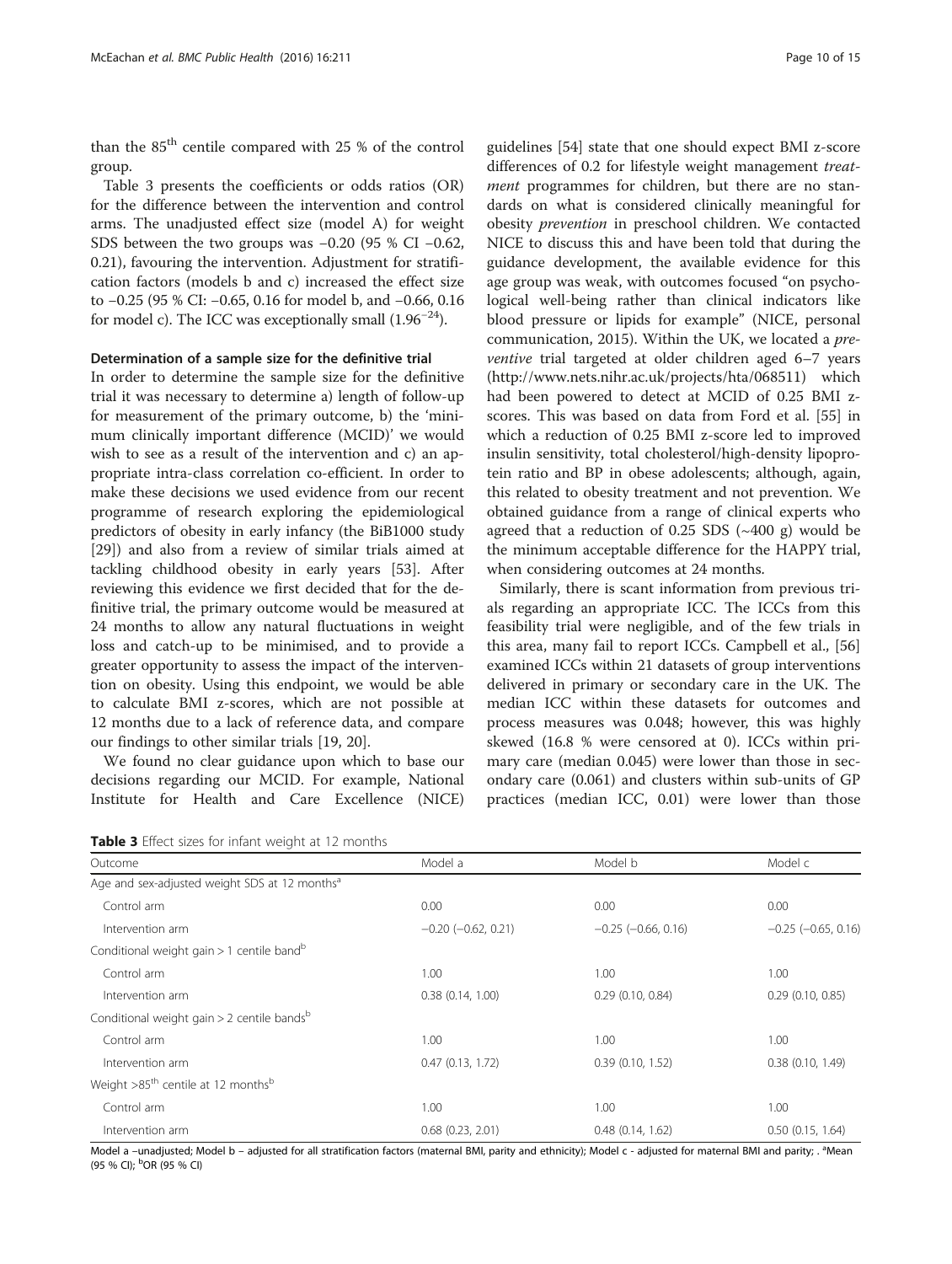within whole GPs (0.048) or hospitals (0.054). Data from this study was used to power a weight management trial in pregnancy (HELP, [\[57](#page-14-0)]) in which an ICC of 0.02 was included. The WAVES trial identified above also included an estimated an ICC of 0.02 [[58](#page-14-0)]. Based on those studies, we all chose an ICC of 0.02 to inform the sample size calculation for a full trial, which we felt was conservative, given the negligible ICC apparent in the current feasibility trial.

Assuming equal treatment group allocation, ten participants per cluster, 90 % power and 5 % significance (two-tailed), a sample size of 1080 participants (540 per arm) would allow the detection of a minimum clinically important difference of 0.25 BMI (kg/m<sup>2</sup>)SDS at 24 months, incorporating a maximum loss of follow-up of 25 % and an ICC of 0.02.

## Acceptability of the HAPPY intervention

On average, women in the intervention group attended 2.19 antenatal sessions (SD 2.66), and 1.41 (SD 1.43) postnatal sessions. Twenty six women (44 %) received at least one antenatal intervention session, and 21 (36 %) received four or more antenatal sessions (mean attendance 4.8 sessions), with 14 (24 %) attending all six sessions. Of the 26 women who attended at least one session, the mean attendance rate was 4.8 sessions antenatally. Eighteen women attended at least three postnatal sessions (30.5 %), and 13 attended four or more (22.0 %), mean attendance 4.6 sessions). The mean number of attendees per group was four in the antenatal sessions and 3.5 in the postnatal sessions. A linear regression analysis  $(N = 53$ with complete data) indicated there was no association between attendance at any antenatal intervention session and maternal age, gestational age, parity, booking BMI or ethnicity (see Additional file [4](#page-12-0)).

Parent feedback from those who attended the intervention, assessed at the end of each intervention session was positive (mean rating 4.70/5, standard deviation 0.47, from 151 completed parent feedback forms), with very few negative responses to the intervention elicited (centring around problems with the venue). Practical issues were important in facilitating attendance, and a future trial should aim to ensure access to facilities such as crèche and car-parking. One issue for both participants and facilitators was setting up the groups in a convenient location. Some participants reported making journeys that required considerable effort (such as changing buses, going to unfamiliar parts of the city), which was problematic. Feedback from those women allocated to the intervention, but who subsequently did not attend highlighted the importance of ensuring a realistic expectation of the commitment required at recruitment before consent is obtained.

## Fidelity

Completed feedback forms  $(N = 55)$  were obtained from 10 facilitators (from a total of 12 facilitators) who were involved in delivering the 5 antenatal groups (logs available for 24/30 delivered sessions) and 4 postnatal groups (logs available for 16/24 delivered sessions, see Additional file [5](#page-12-0)). This was supplemented by 10 observations of antenatal sessions, and 5 observations of postnatal sessions conducted by the parenting programme coordinator.

In the main, only minor content changes were reported from the feedback forms, which included instances of rearranging timings, or changing the order of content. Often this was due to facilitators responding dynamically to the groups' needs, for example, where participants were already familiar with topic areas.

Overall, observer assessments corroborated the facilitator feedback. Across all observations, the mean fidelity score was 3.3 (out of 4) for topics delivered in the first half of the session, and 3.3 (out of 4) for topics delivered after the break, indicating that facilitators were delivering 'the majority of elements of the programme'.

## Delivery and costs

Facilitators reported that the delivery of the sessions was straightforward/easy (mean 3.93, SD 0.77, of a 5 point scale where possible answers were 1: complicated/challenging, to 5: straightforward/easy); and that groups engaged well with the materials and concepts (mean 4.21, SD 0.65, 1: not at all engaged to 5: very receptive). Findings from interviews with facilitators corroborated scores.

Each intervention session was delivered by two parenting programme facilitators and took 4.5 h each per session (2.5 h delivery and 1.5 h preparation, 30 min contacting families). This amounted to typical staff costs of £142 per session, assuming a mix of seniority. All rooms were provided free of charge in local Children's Centres. Three days training time per facilitator were required (typical cost of facilitator time per day,  $£110).<sup>1</sup>$ Materials required in order to run the group (for example, manuals for facilitators, reference books and DVD) cost £425, whilst materials for individual participants (e.g. parenting puzzle book, small gifts such as magnets; gift for child) cost £36 per participant. The total cost of staff time to deliver training was in the region of  $£1163<sup>2</sup>$ . The total cost of the 12 session intervention (including training delivery and attendance, group and individual materials, assuming attendance of 10 participants) was £4312. Additional file [6](#page-12-0) contains detailed costings of group and individual materials required to deliver the intervention .

# **Discussion**

This feasibility study showed that the HAPPY intervention is acceptable, shows promising results for infant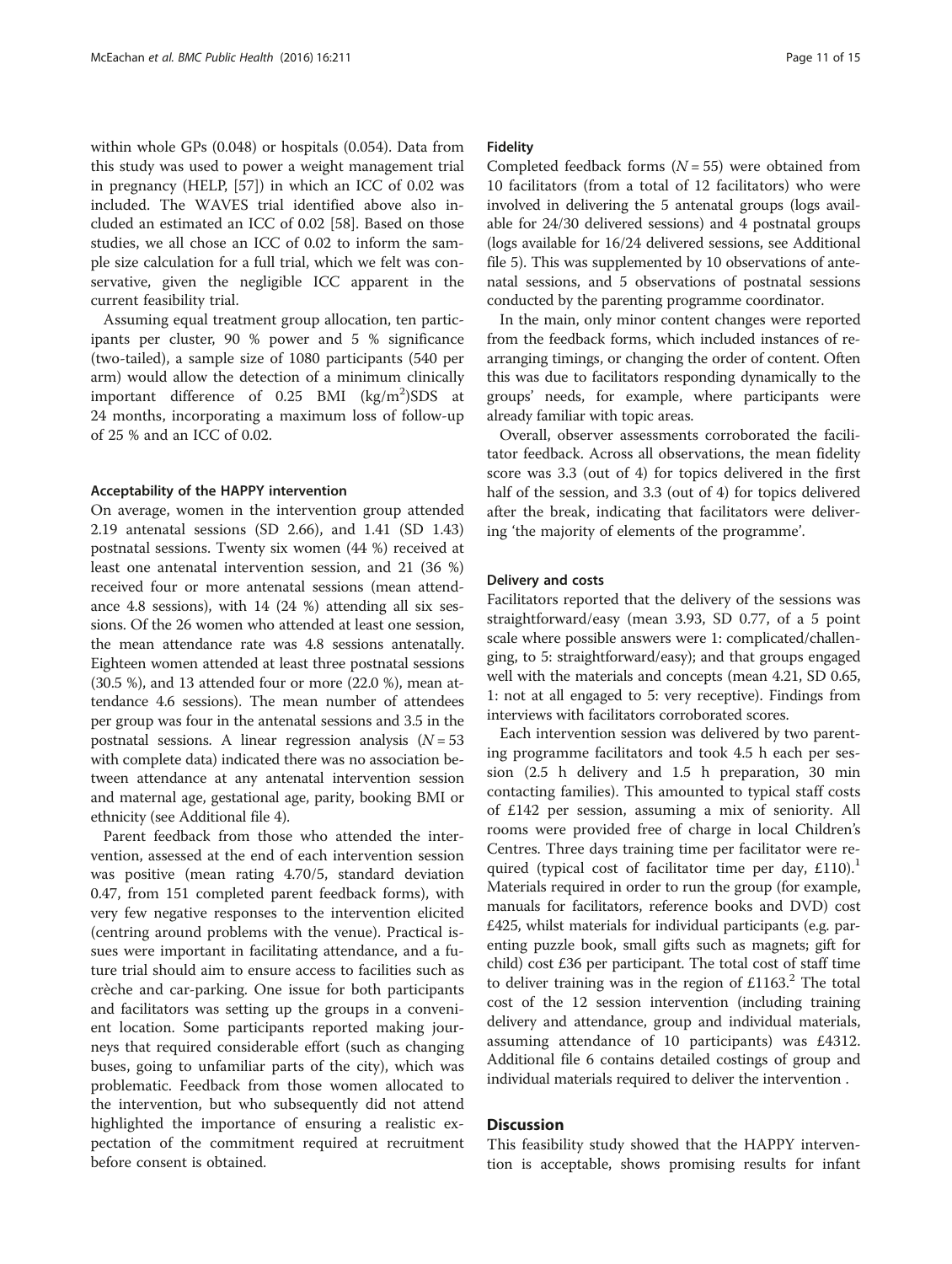obesity prevention, and that a phase III definitive trial to evaluate the intervention is feasible. The study has provided valuable lessons to optimise both a full scale trial and the intervention. The recruitment rate into the feasibility trial was 30 %, which is broadly equivalent to recruitment rates for other similar trials [\[19](#page-13-0)–[27,](#page-13-0) [59, 60](#page-14-0)]. Our findings suggest that any future trial should consider screening approximately three times the number of women required for target recruitment.

The total attrition rate for the trial was 29.2 %, slightly higher than other trials assessing children into early infancy (ranging between 14–25 %); [[19, 20](#page-13-0)] there appeared to be slightly more attrition in the intervention arm (34 %) compared with the control arm (25 %) which remains unexplained. Within the current trial, attempts were made to contact women via telephone at varying times of the day – a minimum of 5 attempts were made. However, we did not use more novel methods of communication such as social media, email or text messaging [[60](#page-14-0), [61\]](#page-14-0). In consideration of the definitive trial, we based our sample size calculation on a projected attrition of 25 % as we have learnt key lessons which we feel would improve attrition rates for a full trial. These include the following: inclusion of a home visit for all mothers allocated to the intervention arm by the HAPPY facilitator before the first session to forge a relationship between the woman and the practitioner; improving information and recruitment strategies to ensure that expectant women are fully aware of the commitments of participation; collection of multiple contacts methods at recruitment, including extended family/neighbours and social media identities - and validation of these at recruitment; maintaining regular contact with participants throughout duration of follow-up including repeated contacts and birthday cards for children; design and production of promotional material to continue participant engagement and highlight the value of participation (including a trial website and social media page). A future trial should ensure that a range of communication channels are used to maximise retention.

There was some lack of understanding about the role of the randomisation process or why women had been invited to take part in the study, and this may have impacted on recruitment and/or retention. Discussions surrounding the emotive issues of obesity and the associated risks can be difficult for both women and health professionals [\[62\]](#page-14-0), but managing expectations of women is vital to ensure commitment to trial measurement schedules.

Some of the measurement tools were found to be burdensome to complete, a problem common to other intervention trials, [\[23,](#page-13-0) [63](#page-14-0)] and interim outcome measures assessed via postal surveys achieved very low response rates indicating their unsuitability for future trials. Assessment of physical activity proved particularly challenging as paper based questionnaires were found to be too burdensome, and participants did not adhere fully to recommended wear times of accelerometers. It is important to strike a balance between collecting valid and reliable data and overly burdening participants, which may lead to missing data, withdrawal or trial attrition.

Our process evaluation suggests high overall acceptability of the intervention to women regularly attending sessions, and to facilitators delivering sessions, which was in line with experiences of other community based parenting programmes [\[64](#page-14-0)–[66\]](#page-14-0). Comparison of the attendance rate for HAPPY with other similar trials targeting overweight or obese pregnant women or babies in the first few months of life is challenging as attendance information is inconsistently reported [[20](#page-13-0)–[23,](#page-13-0) [67](#page-14-0)]. In the current study, 21 out of 26 women who attended at least one antenatal session went on to complete four or more sessions, indicating the importance of first session attendance. One way of encouraging attendance is to ensure a flexible range of dates and locations. Future research could focus on identifying strategies to increase probability of attending the first session, perhaps including some element of flexibility in choice of time or location, and allowing women to meet with the intervention facilitators before the first session, in line with best practice (e.g. [\[65\]](#page-14-0)).

We found limited information upon which to base our sample size calculation for a full trial, particularly around identifying a minimum clinically important difference, and an appropriate intra-class correlation co-efficient. There is a clear need for more evidence on the effectiveness of preventive approaches to reducing obesity amongst infants via high quality randomised controlled trials, and within these trials more robust reporting of relevant statistical information, including effect sizes and intra class correlation co-efficients.

# Limitations

The trial was conducted within a single site, which may not be generalisable to other locations. Within the maternity unit at the Bradford Royal Infirmary, almost 50 % of expectant women are of South Asian origin. This may have implications for generalizability, however it gave us the opportunity to test the intervention in a group traditionally thought of as 'hard to reach' [\[68\]](#page-14-0). Indeed, we found a higher proportion of South Asian women were recruited compared with White British, indicating that this intervention was found acceptable to a culturally diverse group.

Pragmatic considerations meant that intervention delivery had to be suspended during schools holidays, and screening and recruitment suspended during Ramadan. However, such implementation issues are likely to be common place if the programme is rolled-out nationally.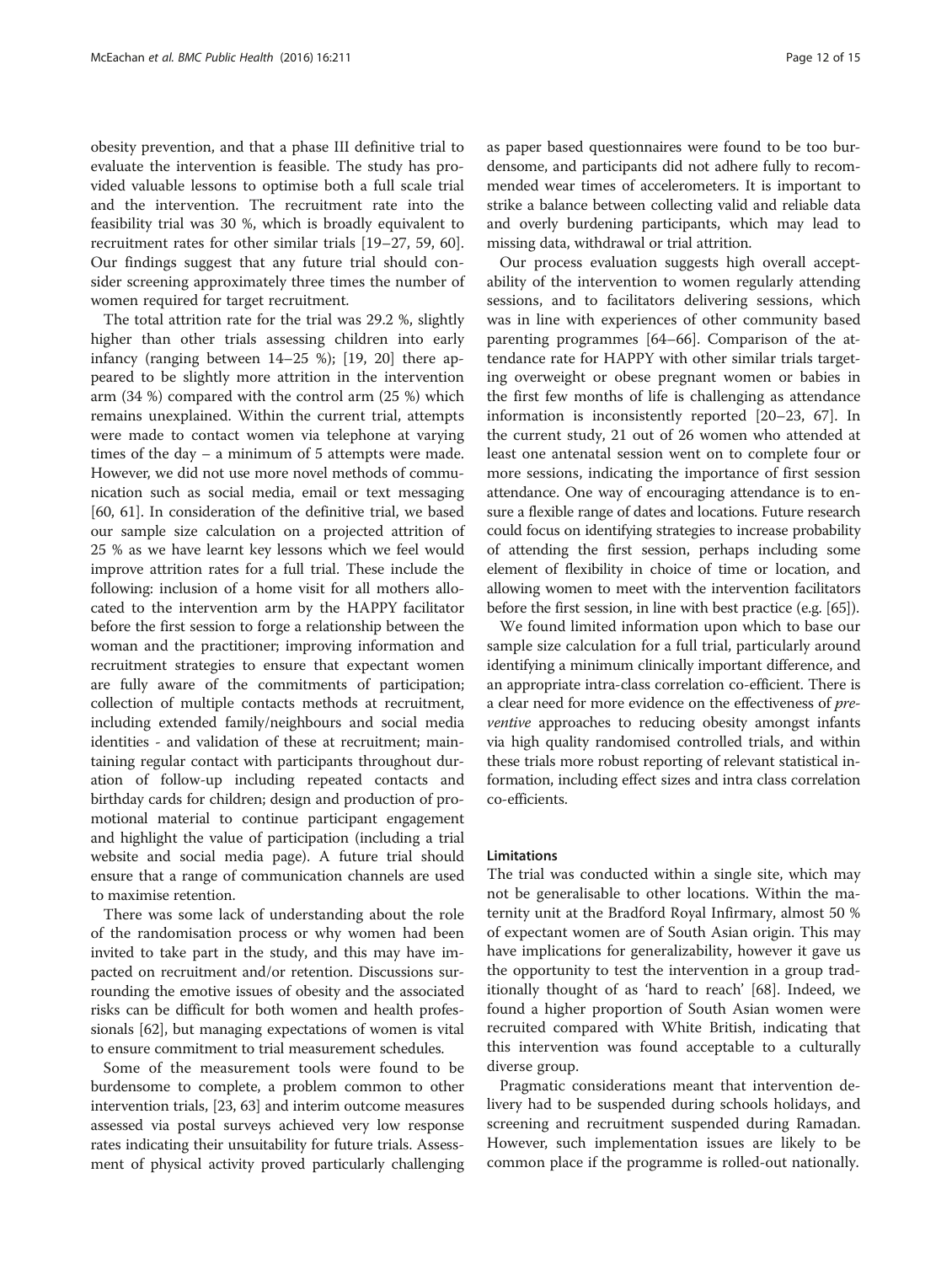<span id="page-12-0"></span>We were only able to deliver the intervention in English which will have excluded some participants due to language barriers. Following consideration of comments by participants, one pragmatic solution would be to allow participants to bring family members along to intervention sessions to translate, although we recognise this could have consequences on the fidelity of delivered messages. We offered travel reimbursement for parents attending sessions, and we were unable to ascertain whether this impacted on attendance.

The intervention was integrated within the existing FLNP antenatal intervention. Although this makes it easy for children's service providers in other parts of the country who already have a pool of FLNP trained parenting facilitators to implement the HAPPY intervention, further training will be required for facilitators with no such experience. We recognise limitations of our process evaluation. Due to resource constraints we were unable to transcribe interview scripts, however, interviewers (SA and NS) made detailed field notes and were involved in analysis. We were able to contact only seven women allocated to the intervention group who did not attend sessions, however, responses from these seven women were similar, and in line with recent published research in this area, [[69\]](#page-14-0) increasing confidence in our interpretation.

# Conclusions

The HAPPY intervention is feasible and acceptable to participants who attended and those delivering it. We found the recruitment rate was low at 30 %, although in line with other trials, and study attrition rates were acceptable. However, the majority of women who did not attend the first session failed to attend subsequent intervention sessions. Importantly, this feasibility study has provided an opportunity to develop a clear strategy to enhance attendance (particularly to the first session) prior to the planned definitive trial. On the whole, measurement tools and randomisation posed no major problems for study participants, although there were some issues with the assessment of potential secondary outcomes of physical activity. Participants, facilitators and service providers found the intervention to be useful, and fidelity of implementation was high. Based on these early results, and lessons learned a definitive trial is now justified to assess the effectiveness and cost-effectiveness of the HAPPY intervention at reducing risk of childhood obesity.

## **Endnotes**

<sup>1</sup>This cost is based on a session being delivered with one family support worker (for illustrative purposes, the salary of a family support worker was costed on NHS agenda for change scales, band 3, point 8, £17,425 per annum gross ( pension and national insurance included)

and one senior family support worker (costed at band 5, point 18, £22,903 per annum gross).

 $^{2}$ For illustrative purposes the costing is based on NHS agenda for change scales with two experts delivering the training: programme co-ordinator, band 7, spine 38, £40,097 per annum gross; topic expert, band 8b, spine 39, £61,037 per annum gross).

# Additional files

[Additional file 1:](dx.doi.org/10.1186/s12889-016-2861-z) Intervention summary – Description of HAPPY intervention. (PDF 621 kb)

[Additional file 2:](dx.doi.org/10.1186/s12889-016-2861-z) Measures – Table of measures assessed at baseline, 6 months and 12 months. (PDF 297 kb)

[Additional file 3:](dx.doi.org/10.1186/s12889-016-2861-z) Additional data tables. (PDF 275 kb)

[Additional file 4:](dx.doi.org/10.1186/s12889-016-2861-z) Details of accelerometry analysis. (PDF 309 kb)

[Additional file 5:](dx.doi.org/10.1186/s12889-016-2861-z) Fidelity analysis: Summary table of participant logs. (PDF 276 kb)

[Additional file 6:](dx.doi.org/10.1186/s12889-016-2861-z) Summary of resources required to deliver the intervention – Table of intervention costs. (PDF 272 kb)

### Abbreviations

95 % CI: 95 % confidence interval; BMI: body mass index; FLNP: Family Links Nurturing Partnership; HAPPY: Healthy and Active Parenting Programme for early Years; ICC: intra-class correlation co-efficient; IQR: interquartile range; NICE: National Institute for Health and Care Excellence; RCT: randomised controlled trial; SD: standard deviation; SDS: standard deviation score; WHO: World Health Organization.

### Competing interests

The authors declare that they have no competing interests.

### Authors' contributions

JW, RM, SAk, GS, MB, DF, PS, AF, RB, SB, NS, NT, GR and JS were involved in conception, management and design of the study. SAK and JS managed implementation of protocols and data collection. SB and DB managed physical activity assessment and analysis. GS, SA, DDB and RM performed statistical analysis. AF supervised analysis. RM, NS and SA performed qualitative analysis. RM, GS, MB and JW drafted manuscript and all authors revised critically for intellectual content. All authors read and approved the final manuscript.

### Authors' information

### Members of the BiB Childhood Obesity Scientific Group

Authors including, Noel Cameron, Helen Ball, Andy Hill, Lesley Fairley, Jane **West** 

### Acknowledgements

The authors would like to thank staff from Barkerend, Farnham, Farcliffe, Woodroyd, Mortimer House, Midland Road, Bierley-Holmewood and Tyersal, Burnett Fields and Parkland Children's Centres in Bradford for delivering the intervention. We would like to thank the Family Links Nurturing Partnership for working with us to develop the intervention.

The HAPPY study was funded by an NIHR programme grant for applied research (RP-PG-0407-1004).

## Author details

<sup>1</sup>Bradford Institute for Health Research, Bradford Teaching Hospital NHS Foundation Trust, Bradford Royal Infirmary, Duckworth Lane, Bradford BD9 6RJ, UK. <sup>2</sup> Leeds Institute of Clinical Trials Research, University of Leeds, Leeds LS2 9JT, UK. <sup>3</sup>Institute for Health and Wellbeing, Leeds Beckett University Leeds LS1 3HE, UK. <sup>4</sup>Department of Health Sciences, University of York, York YO10 5DD, UK. <sup>5</sup>Faculty of Health Studies, University of Bradford, Bradford BD7 1DP, UK. <sup>6</sup>Barnardo's, Bradford BD8 7BS, UK. <sup>7</sup>Australian Institute of Health Innovation, Macquarie University, Sydney NSW 2109, Australia. <sup>8</sup>Centre for Health Economics, University of York, York YO10 5DD, UK. <sup>9</sup>Edinburgh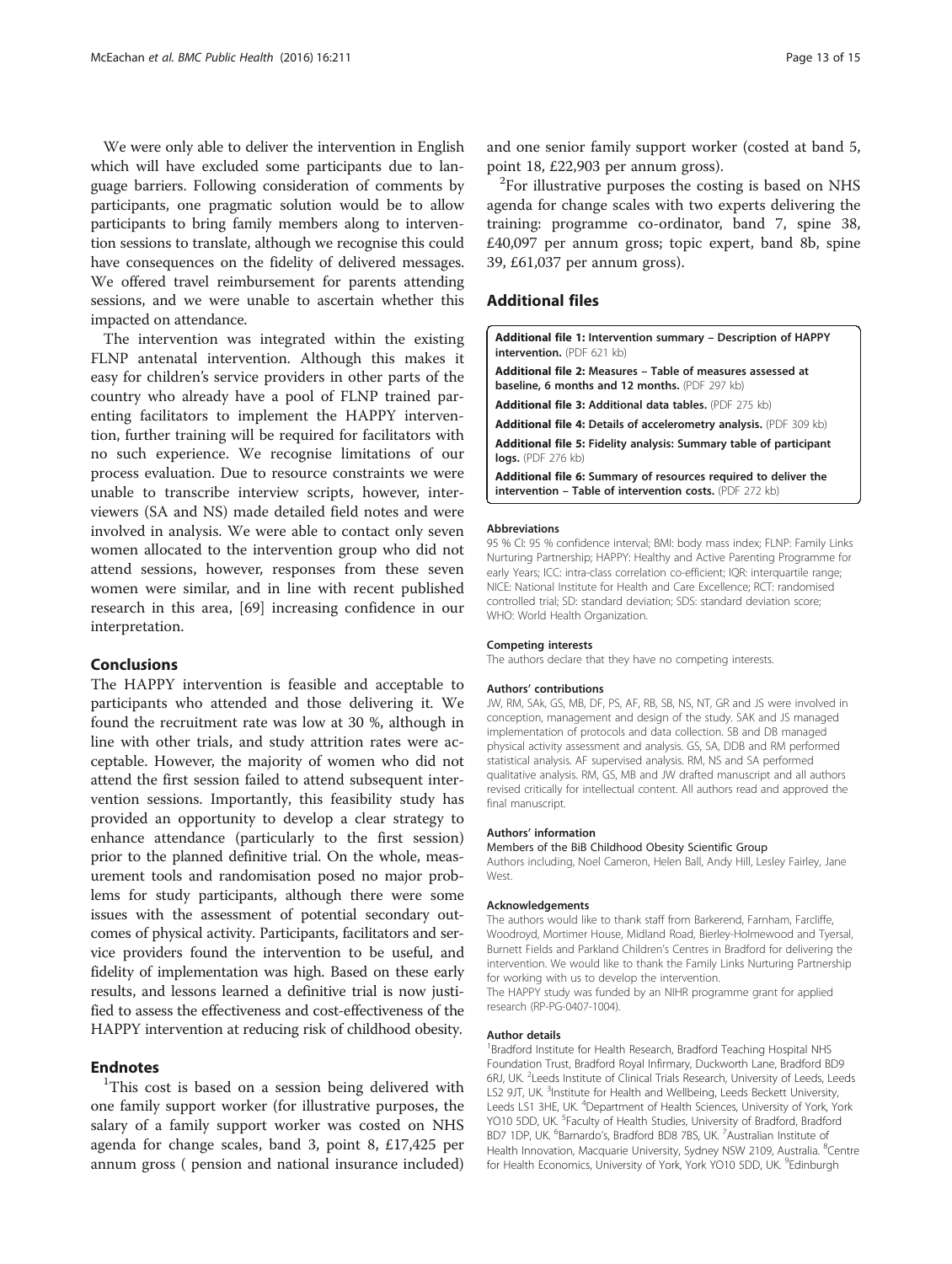<span id="page-13-0"></span>Migration, Ethnicity and Health Research Group, Centre for Population Health Sciences, Institute of Population Health Sciences and Informatics, University of Edinburgh, Edinburgh EH8 9AG, UK. <sup>10</sup>School of Sport, Health and Exercise Science, Loughborough University, Leicestershire LE11 3TT, UK.

## Received: 6 July 2015 Accepted: 12 February 2016 Published online: 01 March 2016

### References

- 1. Wang Y, Lobstein T. Worldwide trends in childhood overweight and obesity. Int J Pediatr Obes. 2006;1(1):11–25.
- Ng M, Fleming T, Robinson M, et al. Global, regional, and national prevalence of overweight and obesity in children and adults during 1980–2013: a systematic analysis for the Global Burden of Disease Study 2013. Lancet. 2014 doi: [10.1016/s0140-6736\(14\)60460-8](http://dx.doi.org/10.1016/s0140-6736(14)60460-8) [published Online First: Epub Date]|.
- 3. Dietz WH. Childhood weight affects adult morbidity and mortality. J Nutr. 1998;128(2 Suppl):411S–14S.
- 4. Juonala M, Magnussen CG, Berenson GS, et al. Childhood adiposity, adult adiposity, and cardiovascular risk factors. N Engl J Med. 2011;365(20):1876–85. doi:[10.1056/NEJMoa1010112](http://dx.doi.org/10.1056/NEJMoa1010112). [published Online First: Epub Date]|.
- 5. Pulgaron ER. Childhood obesity: a review of increased risk for physical and psychological comorbidities. Clin Ther. 2013;35(1):A18–32. doi[:10.1016/j.](http://dx.doi.org/10.1016/j.clinthera.2012.12.014) [clinthera.2012.12.014](http://dx.doi.org/10.1016/j.clinthera.2012.12.014) [published Online First: Epub Date].
- 6. Reilly JJ, Kelly J. Long-term impact of overweight and obesity in childhood and adolescence on morbidity and premature mortality in adulthood: systematic review. Int J Obes. 2011;35(7):891–8. doi[:10.1038/ijo.2010.222](http://dx.doi.org/10.1038/ijo.2010.222). [published Online First: Epub Date]|.
- 7. Barker DJ. Obesity and early life. Obes Rev. 2007;8 Suppl 1:45–9. doi:[10.1111/](http://dx.doi.org/10.1111/j.1467-789X.2007.00317.x) [j.1467-789X.2007.00317.x.](http://dx.doi.org/10.1111/j.1467-789X.2007.00317.x) [published Online First: Epub Date]|.
- 8. Monasta L, Batty GD, Cattaneo A, et al. Early-life determinants of overweight and obesity: a review of systematic reviews. Obes Rev. 2010;11(10):695–708. doi[:10.1111/j.1467-789X.2010.00735.x.](http://dx.doi.org/10.1111/j.1467-789X.2010.00735.x) [published Online First: Epub Date]|.
- Reilly JJ, Armstrong J, Dorosty AR, et al. Early life risk factors for obesity in childhood: cohort study. BMJ. 2005;330(7504):1357–57. doi:[10.1136/bmj.](http://dx.doi.org/10.1136/bmj.38470.670903.E0) [38470.670903.E0](http://dx.doi.org/10.1136/bmj.38470.670903.E0). [published Online First: Epub Date]|.
- 10. Fairley L, Santorelli G, Lawlor DA, et al. The relationship between early life modifiable risk factors for childhood obesity, ethnicity and body mass index at age 3 years: findings from the Born in Bradford birth cohort study. BMC Obes. 2015;2 doi[:10.1186/s40608-015-0037-5](http://dx.doi.org/10.1186/s40608-015-0037-5) [published Online First: Epub Date]|.
- 11. Oken E, Levitan EB, Gillman MW. Maternal smoking during pregnancy and child overweight: systematic review and meta-analysis. Int J Obes. 2008; 32(2):201–10. doi[:10.1038/sj.ijo.0803760](http://dx.doi.org/10.1038/sj.ijo.0803760). [published Online First: Epub Date]|.
- 12. Weng SF, Redsell SA, Swift JA, Yang M, Glazebrook CP. Systematic review and meta-analyses of risk factors for childhood overweight identifiable during infancy. Arch Dis Child. 2012;97(12):1019–26. doi[:10.1136/](http://dx.doi.org/10.1136/archdischild-2012-302263) [archdischild-2012-302263.](http://dx.doi.org/10.1136/archdischild-2012-302263) [published Online First: Epub Date]|.
- 13. Pearce J, Langley-Evans SC. The types of food introduced during complementary feeding and risk of childhood obesity: a systematic review. Int J Obes. 2013;37(4):477–85. doi[:10.1038/ijo.2013.8](http://dx.doi.org/10.1038/ijo.2013.8). [published Online First: Epub Date]|.
- 14. Bingham DD, Varela-Silva MI, Ferrao MM, et al. Socio-demographic and behavioral risk factors associated with the high prevalence of overweight and obesity in Portuguese children. Am J Hum Biol. 2013;25(6):733–42. doi: [10.1002/ajhb.22440](http://dx.doi.org/10.1002/ajhb.22440). [published Online First: Epub Date]|.
- 15. Mebrahtu TF, Feltbower RG, Petherick ES, Parslow RC. Growth patterns of white British and Pakistani children in the Born in Bradford cohort: a latent growth modelling approach. J Epidemiol Community Health. 2014. published 9th December 2014, doi: [10.1136/jech-2014-204571.](http://dx.doi.org/10.1136/jech-2014-204571)
- 16. Taylor NJ, Sahota P, Sargent J, et al. Using intervention mapping to develop a culturally appropriate intervention to prevent childhood obesity: the HAPPY (Healthy and Active Parenting Programme for Early Years) study. Int J Behav Nutr Phys Act. 2013;10:142. doi:[10.1186/1479-5868-10-142.](http://dx.doi.org/10.1186/1479-5868-10-142) [published Online First: Epub Date]|.
- 17. Liu J, Davidson E, Bhopal R, White M, Johnson M. Adapting health promotion interventions to meet the needs of ethnic minority groups: mixed-methods evidence synthesis. Health Technol Assess. 2012;16(44):469. doi[:10.3310/hta16440](http://dx.doi.org/10.3310/hta16440). [published Online First: Epub Date]|.
- 18. Davidson EM, Liu JJ, Bhopal RAJ, et al. Behavior Change Interventions to Improve the Health of Racial and Ethnic Minority Populations: A Tool

Kit of Adaptation Approaches. Milbank Q. 2013;91(4):811–51. doi[:10.](http://dx.doi.org/10.1111/1468-0009.12034) [1111/1468-0009.12034](http://dx.doi.org/10.1111/1468-0009.12034). [published Online First: Epub Date]|.

- 19. Wen LM, Baur LA, Simpson JM, Rissel C, Wardle K, Flood VM. Effectiveness of home based early intervention on children's BMI at age 2: randomised controlled trial. BMJ. 2012;344 doi: [10.1136/bmj.e3732](http://dx.doi.org/10.1136/bmj.e3732) [published Online First: Epub Date]|.
- 20. Daniels LA, Mallan KM, Nicholson JM, Battistutta D, Magarey A. Outcomes of an Early Feeding Practices Intervention to Prevent Childhood Obesity. Pediatrics. 2013;132(1) doi: [10.1542/peds.2013-2882](http://dx.doi.org/10.1542/peds.2013-2882) [published Online First: Epub Date]|.
- 21. Coleman-Phox K, Laraia BA, Adler N, Vieten C, Thomas M, Epel E. Recruitment and retention of pregnant women for a behavioral intervention: Lessons from the Maternal Adiposity, Metabolism, and Stress (MAMAS) study. Prev Chronic Dis. 2013;10(120096) doi: [http://dx.doi.org/10.](http://dx.doi.org/10.5888/pcd10.120096) [5888/pcd10.120096](http://dx.doi.org/10.5888/pcd10.120096) [published Online First: Epub Date]|.
- 22. Vinter CA, Jensen DM, Ovesen P, Beck-Nielsen H, Jorgensen JS. The LiP (Lifestyle in Pregnancy) Study A randomized controlled trial of lifestyle intervention in 360 obese pregnant women. Diabetes Care. 2011;34(12): 2502–07. doi[:10.2337/dc11-1150.](http://dx.doi.org/10.2337/dc11-1150) [published Online First: Epub Date]|.
- 23. Poston L, Briley AL, Barr S, et al. Developing a complex intervention for diet and activity behaviour change in obese pregnant women (the UPBEAT trial); assessment of behavioural change and process evaluation in a pilot randomised controlled trial. BMC Pregnancy Childbirth. 2013;13:148.
- 24. Luoto R, Kinnunen TI, Aittasalo M, et al. Primary Prevention of Gestational Diabetes Mellitus and Large-for-Gestational-Age Newborns by Lifestyle Counseling: A Cluster-Randomized Controlled Trial. Plos Med. 2011;8(5) doi: [10.1371/journal.pmed.1001036](http://dx.doi.org/10.1371/journal.pmed.1001036) [published Online First: Epub Date]|.
- 25. Luoto RM, Kinnunen TI, Aittasalo M, et al. Prevention of Gestational Diabetes: Design of a Cluster-Randomized Controlled Trial and One-Year Follow-Up. BMC Pregnancy Childbirth. 2010;10 doi: [10.1186/1471-2393-10-39](http://dx.doi.org/10.1186/1471-2393-10-39) [published Online First: Epub Date]|.
- 26. Dodd JM, Turnbull D, McPhee AJ, et al. Antenatal lifestyle advice for women who are overweight or obese: LIMIT randomised trial. BMJ. 2014;348 doi: [10.](http://dx.doi.org/10.1136/bmj.g1285) [1136/bmj.g1285](http://dx.doi.org/10.1136/bmj.g1285) [published Online First: Epub Date]|.
- 27. Dodd JM, Turnbull DA, McPhee AJ, Wittert G, Crowther CA, Robinson JS. Limiting weight gain in overweight and obese women during pregnancy to improve health outcomes: the LIMIT randomised controlled trial. BMC Pregnancy Childbirth. 2011;11 doi: [10.1186/1471-2393-11-79](http://dx.doi.org/10.1186/1471-2393-11-79) [published Online First: Epub Date]|.
- 28. Craig P, Dieppe P, Macintyre S, Michie S, Nazareth I, Petticrew M. Developing and evaluating complex interventions: the new Medical Research Council guidance. BMJ. 2008;337:a1655. doi:[10.1136/bmj.a1655](http://dx.doi.org/10.1136/bmj.a1655). [published Online First: Epub Date]|.
- 29. Bryant M, Santorelli G, Fairley L, et al. Design and characteristics of a new birth cohort to study the early origins of childhood obesity: the BiB1000 study. Longit Life Course Stud. 2013;4(3):119–35.
- 30. Wright J, Small N, Raynor P, et al. Cohort profile: The Born in Bradford multiethnic family cohort study. Int J Epidemiol. 2013;42(4):978–91.
- 31. Born in Bradford Data and Analysis Team. Descriptive report and analysis of relationships between selected explanatory variables and the outcome of birthweight: Eclipse data. Internal report. Bradford Teaching Hospitals NHS Foundation Trust, 2012.
- 32. Pinquart M. Associations of General Parenting and Parent–child Relationship With Pediatric Obesity: A Meta-Analysis. J Pediatr Psychol. 2014;39(4):381–93. doi[:10.1093/jpepsy/jst144](http://dx.doi.org/10.1093/jpepsy/jst144). [published Online First: Epub Date]|.
- 33. Sleddens EFC, Gerards S, Thijs C, De Vries NK, Kremers SPJ. General parenting, childhood overweight and obesity-inducing behaviors: a review. Int J Pediatr Obes. 2011;6(2–2):E12–27. doi[:10.3109/17477166.2011.566339](http://dx.doi.org/10.3109/17477166.2011.566339). [published Online First: Epub Date]|.
- 34. Haskell WL, Lee IM, Pate RR, et al. Physical activity and public health: Updated recommendation for adults from the American College of Sports Medicine and the American Heart Association. Med Sci Sports Exerc. 2007; 39(8):1423–34. doi:[10.1249/mss.0b013e3180616b27](http://dx.doi.org/10.1249/mss.0b013e3180616b27). [published Online First: Epub Date]|.
- 35. Michie S, Johnston M, Abraham C, et al. Making psychological theory useful for implementing evidence based practice: a consensus approach. Quality Safety Health Care. 2005;14(1):26–33. doi[:10.1136/qshc.2004.011155](http://dx.doi.org/10.1136/qshc.2004.011155). [published Online First: Epub Date]|.
- 36. Abraham C, Michie S. A taxonomy of behavior change techniques used in interventions. Health Psychol. 2008;27(3):379–87. doi:[10.1037/0279-6133.27.3.](http://dx.doi.org/10.1037/0279-6133.27.3.379) [379.](http://dx.doi.org/10.1037/0279-6133.27.3.379) [published Online First: Epub Date]|.